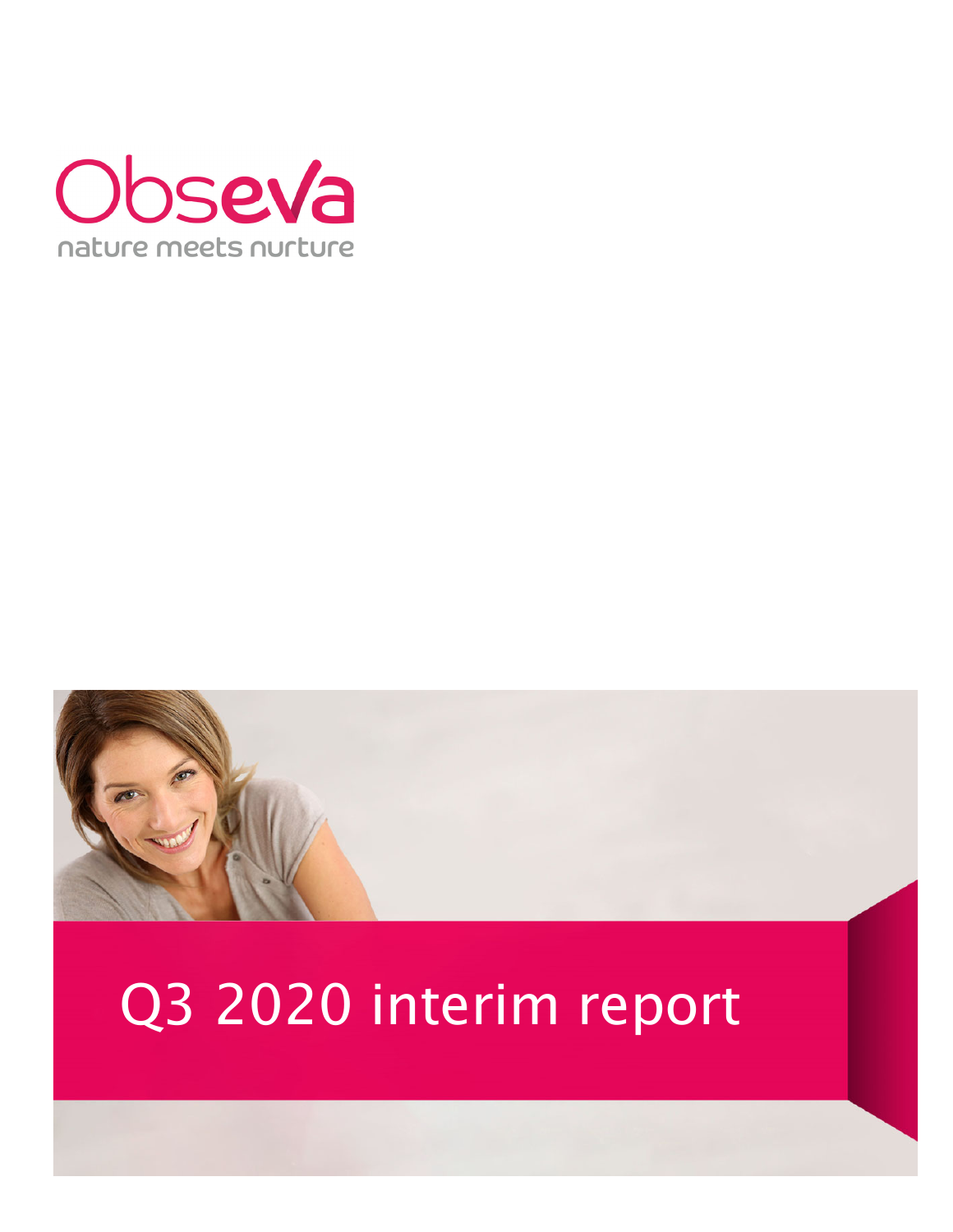**Interim Condensed Consolidated IFRS Financial Statements for the three‐month and nine‐month periods ended September 30, 2020**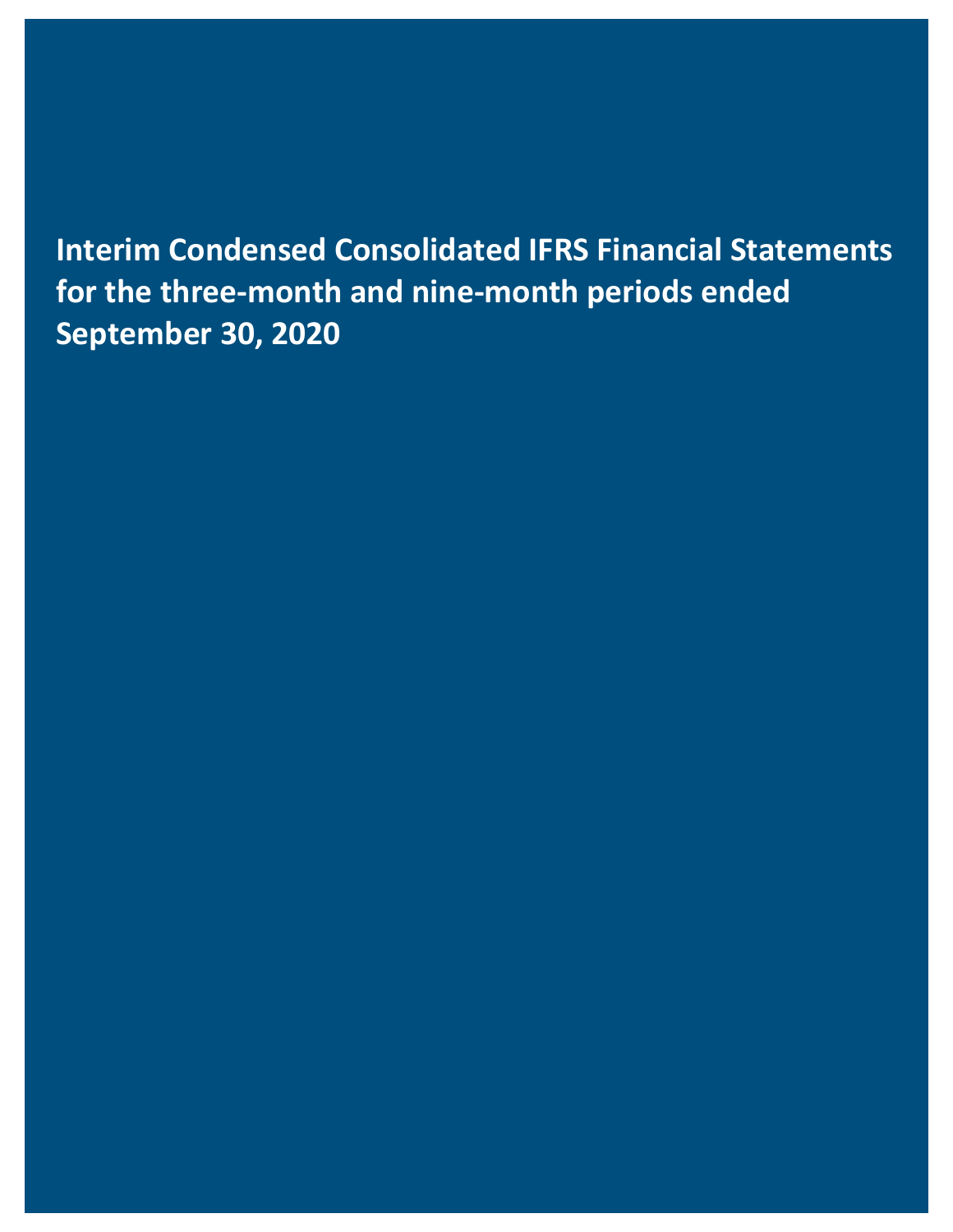# Interim Condensed Consolidated IFRS Financial Statements for the three-month and nine-month periods ended September 30, 2020

# **Unaudited Condensed Consolidated Balance Sheets**

| $(in$ USD '000)                             | <b>Notes</b>   | September 30,<br>2020 | December 31,<br>2019 |
|---------------------------------------------|----------------|-----------------------|----------------------|
| <b>ASSETS</b>                               |                |                       |                      |
| <b>Current assets</b>                       |                |                       |                      |
| Cash and cash equivalents                   | $\overline{4}$ | 50,597                | 69,370               |
| Other receivables                           |                | 516                   | 1,044                |
| Prepaid expenses                            |                | 5,183                 | 4,359                |
| <b>Total current assets</b>                 |                | 56,296                | 74,773               |
| <b>Non-current assets</b>                   |                |                       |                      |
| Right-of-use assets                         |                | 1,579                 | 2,042                |
| Furniture, fixtures and equipment           |                | 168                   | 245                  |
| Intangible assets                           | 5              | 26,608                | 26,608               |
| Other long-term assets                      |                | 285                   | 275                  |
| <b>Total non-current assets</b>             |                | 28,640                | 29,170               |
| <b>Total assets</b>                         |                | 84,936                | 103,943              |
| <b>LIABILITIES AND SHAREHOLDERS' EQUITY</b> |                |                       |                      |
| <b>Current liabilities</b>                  |                |                       |                      |
| Other payables and current liabilities      |                | 14,538                | 8,432                |
| Accrued expenses                            |                | 12,064                | 10,418               |
| Current lease liabilities                   |                | 665                   | 618                  |
| <b>Total current liabilities</b>            |                | 27,267                | 19,468               |
| <b>Non-current liabilities</b>              |                |                       |                      |
| Non-current lease liabilities               |                | 1,091                 | 1,541                |
| Non-current borrowings                      | 6              | 25,204                | 24,917               |
| Post-employment obligations                 |                | 8,310                 | 7,946                |
| Other long-term liabilities                 |                | 878                   | 1,116                |
| <b>Total non-current liabilities</b>        |                | 35,483                | 35,520               |
| Shareholders' equity                        |                |                       |                      |
| Share capital                               |                | 4,370                 | 3,499                |
| Share premium                               |                | 353,651               | 320,955              |
| Reserves                                    |                | 25,991                | 21,912               |
| <b>Accumulated losses</b>                   |                | (361, 826)            | (297, 411)           |
| <b>Total shareholders' equity</b>           | $\overline{7}$ | 22,186                | 48,955               |
| Total liabilities and shareholders' equity  |                | 84,936                | 103,943              |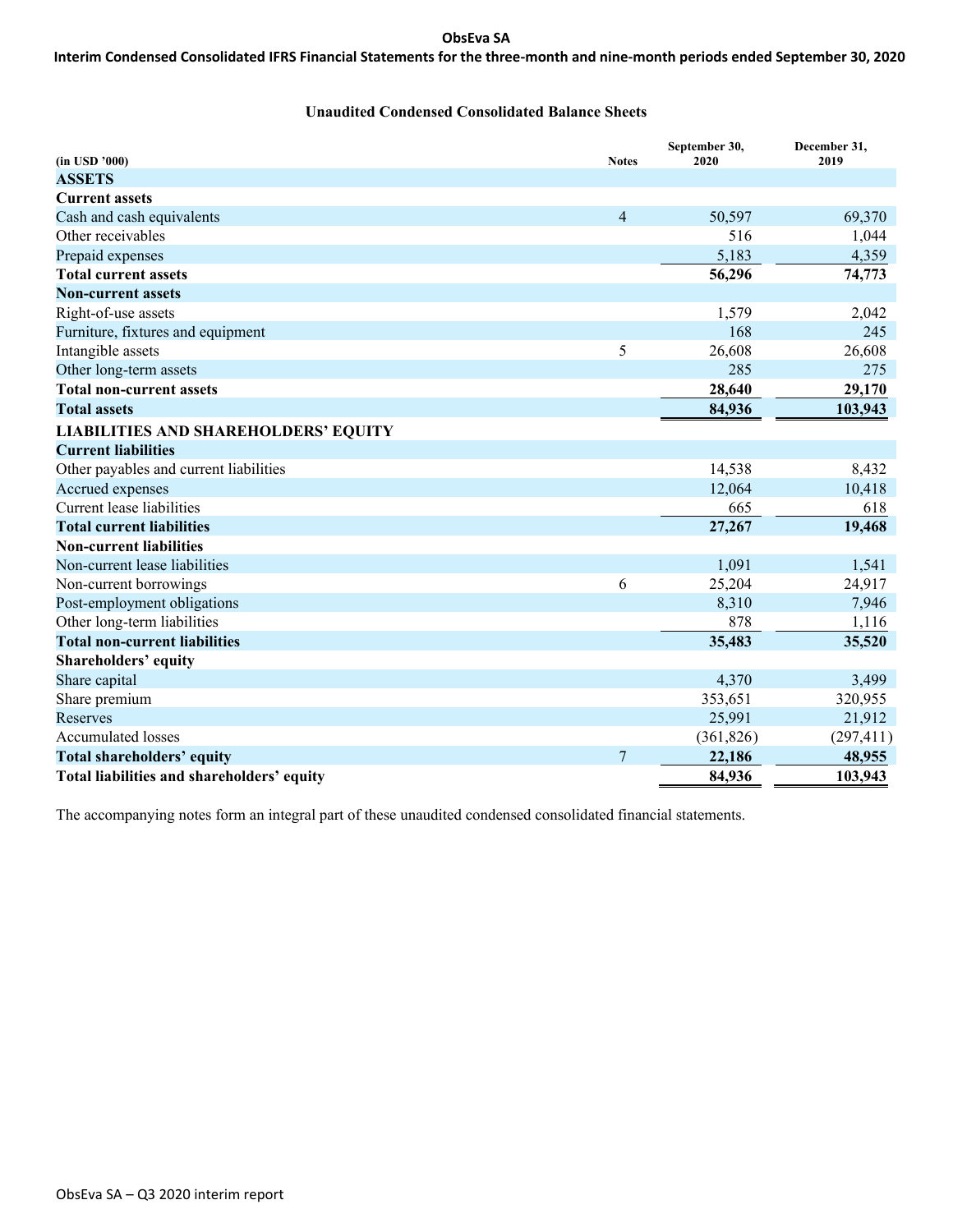# Interim Condensed Consolidated IFRS Financial Statements for the three-month and nine-month periods ended September 30, 2020

| (in USD '000, except per share data)                   |              | Three-month period<br>ended September 30, |           | Nine-month period<br>ended September 30, |           |  |
|--------------------------------------------------------|--------------|-------------------------------------------|-----------|------------------------------------------|-----------|--|
|                                                        | <b>Notes</b> | 2020                                      | 2019      | 2020                                     | 2019      |  |
| Operating income other than revenue                    |              | 3                                         | 5         | 11                                       | 11        |  |
| <b>OPERATING EXPENSES</b>                              |              |                                           |           |                                          |           |  |
| Research and development expenses                      | 8            | (20, 125)                                 | (21, 935) | (52,690)                                 | (70, 513) |  |
| General and administrative expenses                    |              | (3,514)                                   | (4,865)   | (9, 414)                                 | (16,306)  |  |
| <b>Total operating expenses</b>                        |              | (23, 639)                                 | (26,800)  | (62, 104)                                | (86, 819) |  |
| <b>OPERATING LOSS</b>                                  |              | (23, 636)                                 | (26,795)  | (62,093)                                 | (86, 808) |  |
| Finance income                                         |              | 184                                       | 219       | 292                                      | 425       |  |
| Finance expense                                        |              | (918)                                     | (1,021)   | (2,619)                                  | (1,608)   |  |
| <b>NET LOSS BEFORE TAX</b>                             |              | (24, 370)                                 | (27,597)  | (64, 420)                                | (87,991)  |  |
| Income tax (expense) / benefit                         | 9            | (14)                                      | (10)      | 5                                        | (51)      |  |
| <b>NET LOSS FOR THE PERIOD</b>                         |              | (24, 384)                                 | (27,607)  | (64, 415)                                | (88, 042) |  |
| Net loss per share                                     |              |                                           |           |                                          |           |  |
| <b>Basic</b>                                           | 10           | (0.49)                                    | (0.63)    | (1.35)                                   | (2.01)    |  |
| Diluted                                                | 10           | (0.49)                                    | (0.63)    | (1.35)                                   | (2.01)    |  |
| <b>OTHER COMPREHENSIVE LOSS</b>                        |              |                                           |           |                                          |           |  |
| Items that will not be reclassified to profit and loss |              |                                           |           |                                          |           |  |
| Remeasurements on post-employment benefit plans        |              |                                           |           |                                          |           |  |
| Items that may be reclassified to profit or loss       |              |                                           |           |                                          |           |  |
| Currency translation differences                       |              |                                           |           |                                          |           |  |
| <b>TOTAL OTHER COMPREHENSIVE LOSS</b>                  |              |                                           |           |                                          |           |  |
| <b>TOTAL COMPREHENSIVE LOSS FOR THE PERIOD</b>         |              | (24, 384)                                 | (27,607)  | (64, 415)                                | (88, 042) |  |

# **Unaudited Condensed Consolidated Statements of Comprehensive Loss**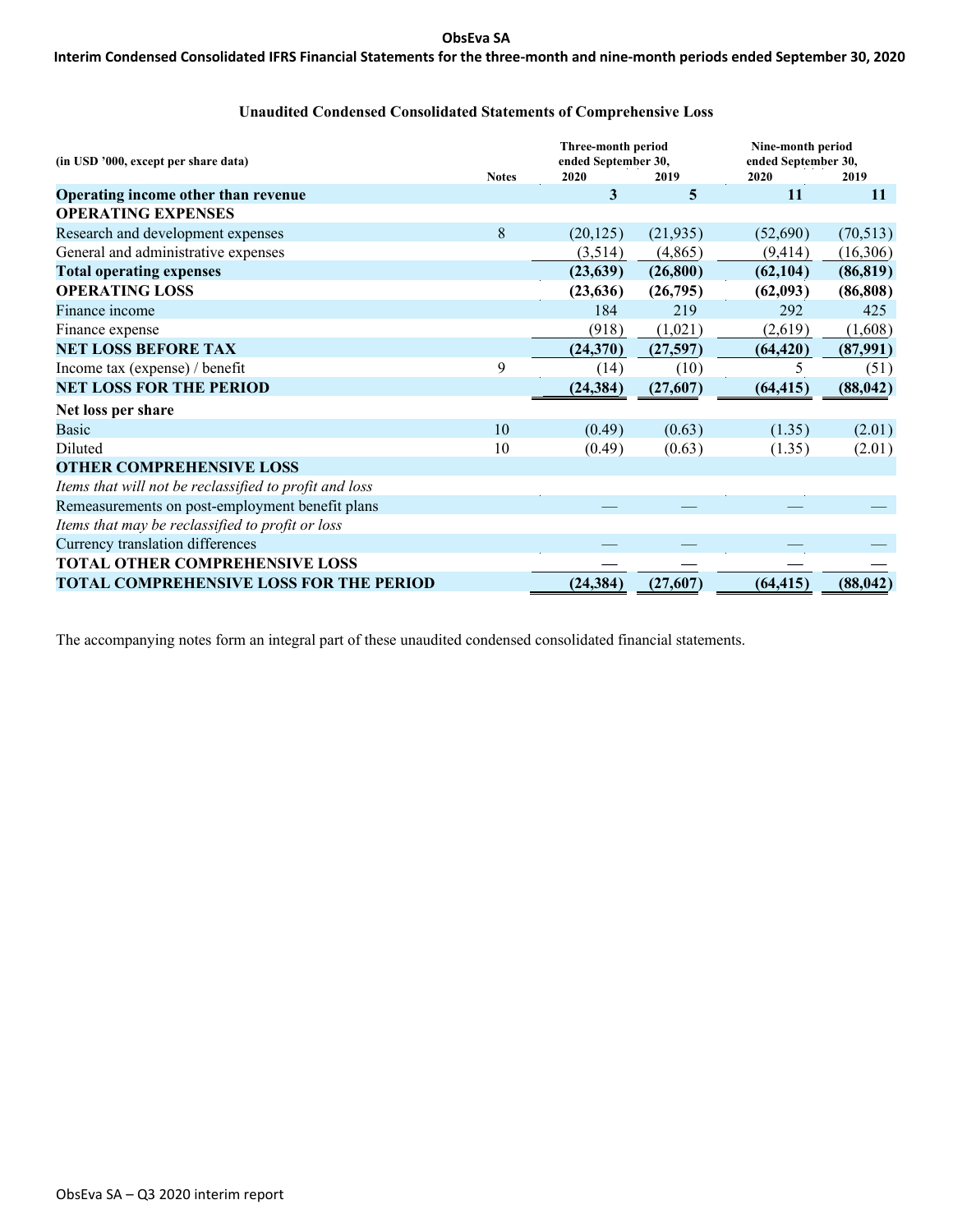# Interim Condensed Consolidated IFRS Financial Statements for the three-month and nine-month periods ended September 30, 2020

# **Unaudited Condensed Consolidated Statements of Cash Flows**

|                                                               |              | Nine-month period<br>ended September 30, |           |
|---------------------------------------------------------------|--------------|------------------------------------------|-----------|
| $(in$ USD $'000)$                                             | <b>Notes</b> | 2020                                     | 2019      |
| <b>NET LOSS BEFORE TAX FOR THE PERIOD</b>                     |              | (64, 420)                                | (87,991)  |
| Adjustments for:                                              |              |                                          |           |
| Depreciation expense                                          |              | 542                                      | 549       |
| Post-employment (benefit) / cost                              |              | (19)                                     | 99        |
| Share-based compensation expense                              |              | 6,132                                    | 9,433     |
| Income tax paid                                               |              | (39)                                     |           |
| Finance result, net                                           |              | 2,326                                    | 1,184     |
| Decrease in other receivables                                 |              | 232                                      | 103       |
| Increase in prepaid expenses and other long term-assets       |              | (824)                                    | (250)     |
| Increase in other payables and current liabilities            |              | 5,889                                    | 3,584     |
| Increase in accrued expenses and other long-term liabilities  |              | 1,476                                    | 5,847     |
| NET CASH FLOWS USED IN OPERATING ACTIVITIES                   |              | (48, 705)                                | (67, 442) |
| Payments for plant and equipment                              |              |                                          | (34)      |
| Payment for intangible assets                                 |              |                                          | (5,000)   |
| NET CASH FLOWS USED IN INVESTING ACTIVITIES                   |              |                                          | (5,034)   |
| Proceeds from issue of shares                                 |              | 33,763                                   | 1,364     |
| Proceeds from issue of debt, net of issuance costs            |              |                                          | 24,736    |
| Payment of share issuance costs                               |              | (1,755)                                  | (54)      |
| Proceeds from exercise of stock-options                       |              |                                          | 193       |
| Principal elements of lease payments                          |              | (465)                                    | (425)     |
| Interest paid                                                 |              | (1,751)                                  | (243)     |
| <b>NET CASH FLOWS FROM FINANCING ACTIVITIES</b>               |              | 29,792                                   | 25,571    |
| Net decrease in cash and cash equivalents                     |              | (18,913)                                 | (46,905)  |
| Cash and cash equivalents as at January 1,                    |              | 69,370                                   | 138,640   |
| Effects of exchange rate changes on cash and cash equivalents |              | 140                                      | (718)     |
| Cash and cash equivalents as at September 30,                 |              | 50,597                                   | 91,017    |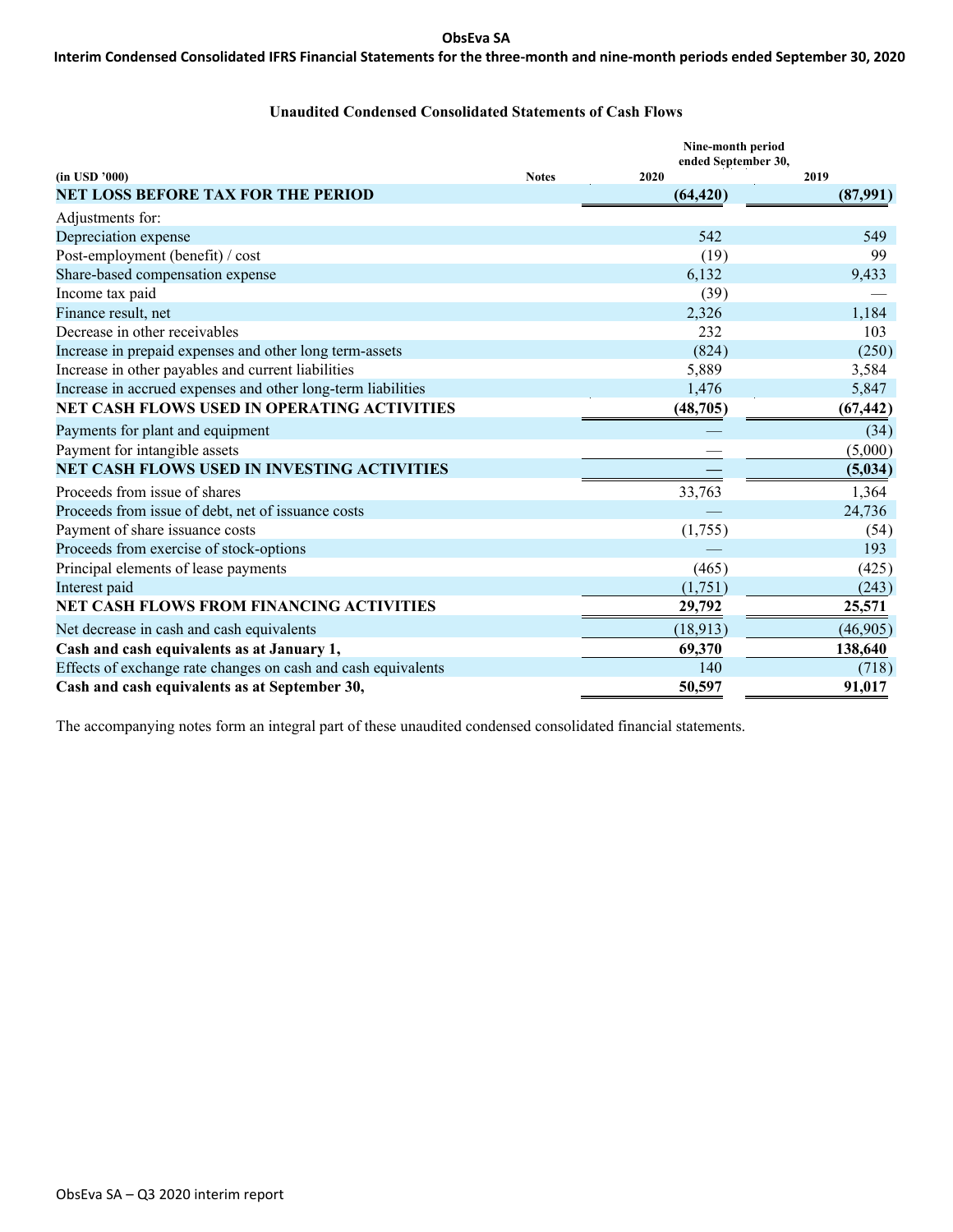# Interim Condensed Consolidated IFRS Financial Statements for the three-month and nine-month periods ended September 30, 2020

# **Unaudited Condensed Consolidated Statements of Changes in Equity**

| $(in$ USD $'000)$                    | <b>Share</b><br>capital | <b>Share</b><br>premium | <b>Share-based</b><br>payments<br>reserve | Foreign<br>currency<br>translation<br>reserve | <b>Total</b><br>reserves | <b>Accumulated</b><br>losses | <b>Total</b> |
|--------------------------------------|-------------------------|-------------------------|-------------------------------------------|-----------------------------------------------|--------------------------|------------------------------|--------------|
| <b>January 1, 2019</b>               | 3,420                   | 314,565                 | 13,347                                    | (489)                                         | 12,858                   | (183, 927)                   | 146,916      |
| Loss for the period                  |                         |                         |                                           |                                               |                          | (88,042)                     | (88, 042)    |
| Other comprehensive loss             |                         |                         |                                           |                                               |                          |                              |              |
| <b>Total comprehensive loss</b>      |                         |                         |                                           |                                               |                          | (88, 042)                    | (88, 042)    |
| Issuance of shares - EIP 2013        | 16                      | 2,035                   | (2,035)                                   |                                               | (2,035)                  |                              | 16           |
| Issuance of shares - ATM program     | 10                      | 1,354                   |                                           |                                               |                          |                              | 1,364        |
| Share issuance costs                 |                         | (54)                    |                                           |                                               |                          |                              | (54)         |
| Exercise of stock-options - EIP 2017 | 2                       | 326                     | (134)                                     |                                               | (134)                    |                              | 194          |
| Share-based remuneration             |                         |                         | 9,433                                     |                                               | 9,433                    |                              | 9,433        |
| September 30, 2019                   | 3,448                   | 318,226                 | 20,611                                    | (489)                                         | 20,122                   | (271,969)                    | 69,827       |
| <b>January 1, 2020</b>               | 3,499                   | 320,955                 | 22,401                                    | (489)                                         | 21,912                   | (297, 411)                   | 48,955       |
| Loss for the period                  |                         |                         |                                           |                                               |                          | (64, 415)                    | (64, 415)    |
| Other comprehensive loss             |                         |                         |                                           |                                               |                          |                              |              |
| <b>Total comprehensive loss</b>      |                         |                         |                                           |                                               |                          | (64, 415)                    | (64, 415)    |
| Issuance of shares - EIP 2013        | 14                      | 2,053                   | (2,053)                                   |                                               | (2,053)                  |                              | 14           |
| Issuance of shares - Underwritten    |                         |                         |                                           |                                               |                          |                              |              |
| Offering                             | 510                     | 19,407                  |                                           |                                               |                          |                              | 19,917       |
| Issuance of shares - ATM program     | 347                     | 13,150                  |                                           |                                               |                          |                              | 13,497       |
| Share issuance costs                 |                         | (1, 914)                |                                           |                                               |                          |                              | (1,914)      |
| Share-based remuneration             |                         |                         | 6,132                                     |                                               | 6,132                    |                              | 6,132        |
| <b>September 30, 2020</b>            | 4,370                   | 353,651                 | 26,480                                    | (489)                                         | 25,991                   | (361, 826)                   | 22,186       |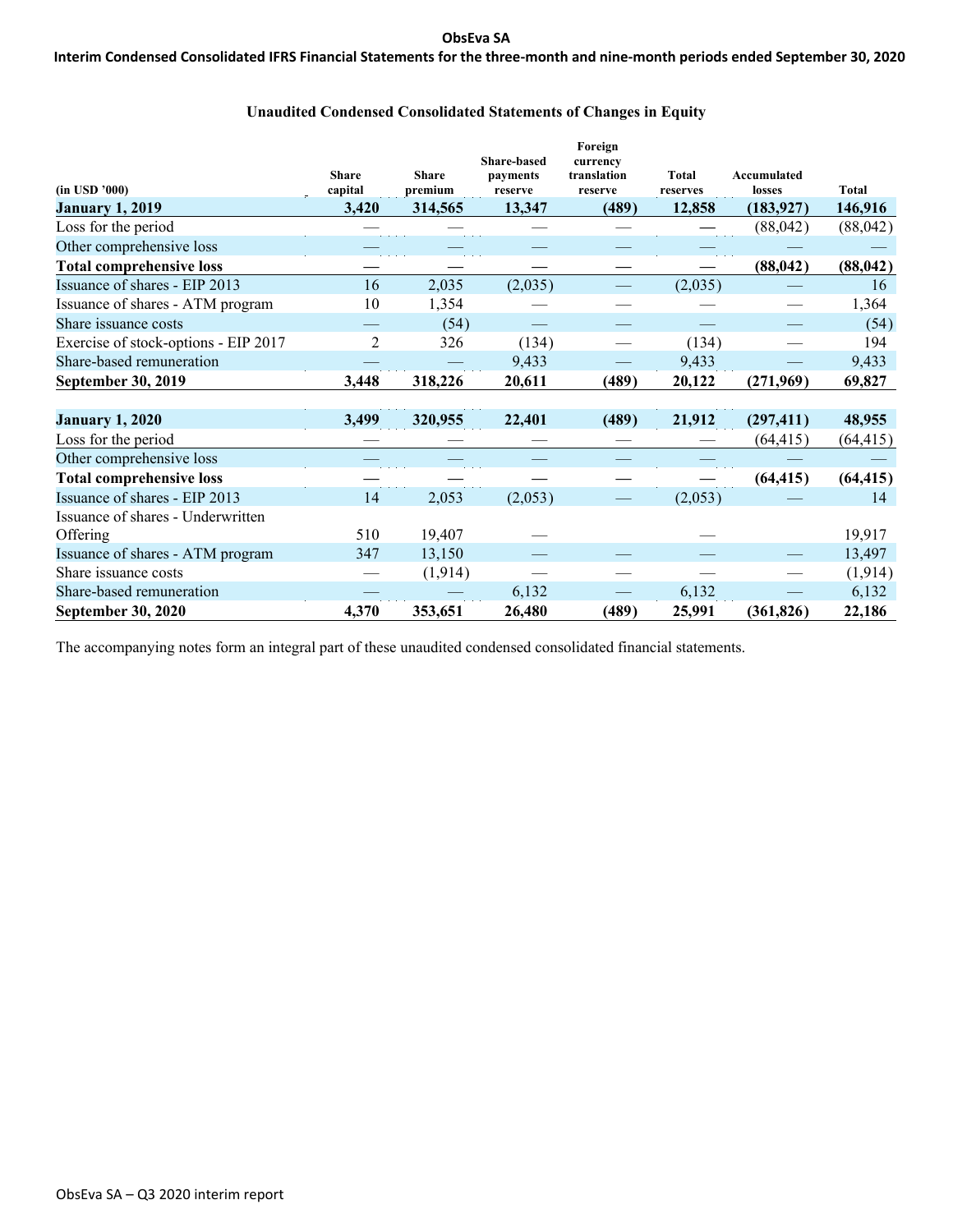#### Interim Condensed Consolidated IFRS Financial Statements for the three-month and nine-month periods ended September 30, 2020

#### **Unaudited Notes to the Condensed Consolidated Financial Statements**

#### **1. General information**

ObsEva SA (the "Company") was founded on November 14, 2012, and its address is 12 Chemin des Aulx, 1228 Plan-les-Ouates, Geneva, Switzerland. The terms "ObsEva" or "the Group" refer to ObsEva SA together with its subsidiaries included in the scope of consolidation (note 2.3).

The Group is focused on the development and commercialization of novel therapeutics for serious conditions that compromise women's reproductive health and pregnancy. The Group has a portfolio of three mid- to late-stage development in-licensed compounds (linzagolix, OBE022 and nolasiban) being developed in four indications. The Group has no currently marketed products.

These condensed consolidated financial statements are presented in dollars of the United States (USD), rounded to the nearest thousand except share and per share data, and have been prepared on the basis of the accounting principles described in note 2.

These condensed consolidated financial statements were authorized for issue by the Audit Committee of the Company's Board of Directors (the "Board of Directors") on November 2, 2020.

#### **2. Accounting principles and scope of consolidation**

#### **2.1 Basis of preparation and accounting principles**

These unaudited three-month and nine-month interim condensed consolidated financial statements (the "condensed consolidated financial statements") are prepared in accordance with International Accounting Standard ("IAS") 34 *Interim Financial Reporting* as issued by the International Accounting Standards Board (the "IASB").

#### *Accounting policies*

Accounting policies used in the preparation and presentation of these condensed consolidated financial statements are consistent with those used in the consolidated financial statements for the year ended December 31, 2019 (the "annual financial statements"), which should be read in conjunction with these condensed consolidated financial statements as they provide an update of previously reported information.

#### *Going concern*

The Company has incurred recurring losses since inception, including net losses of USD 64.4 million for the nine-month period ended September 30, 2020. As of September 30, 2020, the Company had accumulated losses of USD 392.4 million, out of which USD 30.6 million were offset with share premium. The Company expects to continue to generate operating losses in the foreseeable future, even though certain spending associated with its ongoing clinical trials has been and may be further delayed as a result of the COVID-19 pandemic. As of September 30, 2020, the Company had cash and cash equivalents of \$50.6 million. The Company expects that its current cash and cash equivalents will be sufficient to fund its operations and meet all of its obligations as they fall due through the second quarter of 2021 (without any consideration of the potential third Tranche under the Oxford credit facility) and, as a result, there is substantial doubt about its ability to continue as a going concern for one year from the date of the issuance of these condensed consolidated financial statements for the nine-month period ended September 30, 2020. The unaudited condensed consolidated financial statements have been prepared assuming that the Company will continue as a going concern, which contemplates the realization of assets and the satisfaction of liabilities in the normal course of business. The future viability of the Company is dependent on its ability to raise additional capital to finance its future operations. The Company will seek additional funding through public or private financings, debt financing or collaboration agreements. The sale of additional equity may dilute existing shareholders and newly issued shares may contain senior rights and preferences compared to currently outstanding common shares. Issued debt securities may contain covenants and limit the Company's ability to pay dividends or make other distributions to shareholders. The inability to obtain funding, as and when needed, would have a negative impact on the Company's financial condition and ability to pursue its business strategies. If the Company is unable to obtain the required funding to run its operations and to develop and commercialize its product candidates, the Company could be forced to delay, reduce or eliminate some or all of its research and development programs, product portfolio expansion or commercialization efforts, which could adversely affect its business prospects, or the Company may be unable to continue operations. Management is currently pursuing plans to obtain additional funding to finance its operations, especially through collaborations with third parties for the future potential commercialization of linzagolix in Europe and the United States. However, there is no assurance that the Company will be successful in raising funds, closing a collaboration agreement and obtaining sufficient funding on terms acceptable to the Company to fund continuing operations, if at all, which could have material adverse effect on the Group's business, results of operations and financial conditions.

#### **2.2 Use of estimates and assumptions**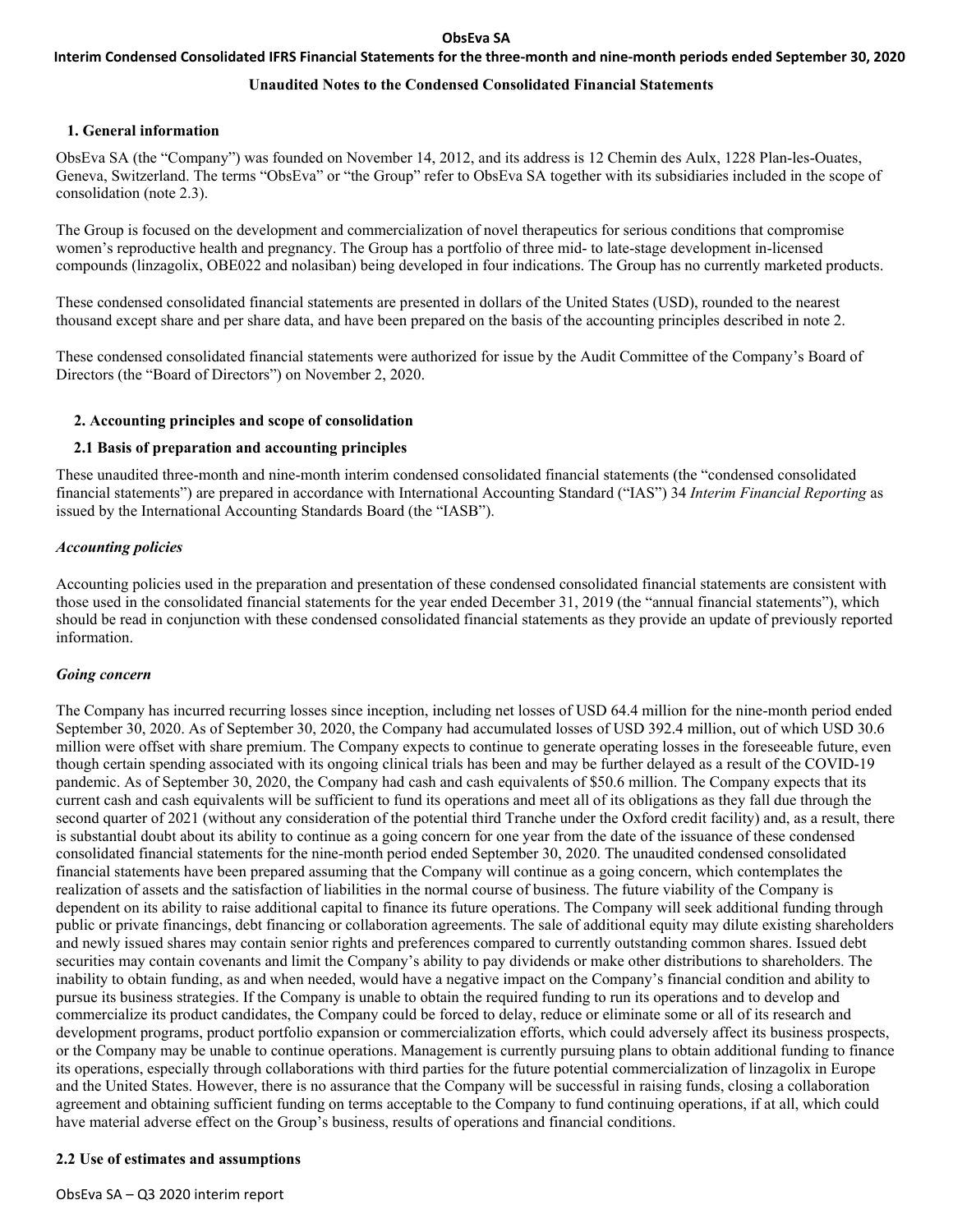#### Interim Condensed Consolidated IFRS Financial Statements for the three-month and nine-month periods ended September 30, 2020

The preparation of condensed consolidated financial statements requires management to make estimates and assumptions that affect the reported amounts of revenues, expenses, assets, liabilities and disclosure of contingent liabilities at the date of the interim financial statements. The Company bases the estimates on historical experience and on various other assumptions that the Company believes are reasonable, the results of which form the basis for making judgments about the carrying value of assets, liabilities and equity and the amount of revenues and expenses. The full extent to which the COVID-19 pandemic will directly or indirectly impact the Company's business, results of operations and financial condition, including but not limited to expenses, progress of the Company's clinical trials, research and development costs and employee related amounts, will depend on future developments that are highly uncertain, including the duration and spread of the pandemic, and the actions taken to contain it, such as the impact and effectiveness of current and any future governmental measures implemented in response thereto, or new information that may emerge concerning COVID-19, as well as the extent to which the COVID-19 pandemic has impacted and will continue to impact worldwide macroeconomic conditions, including interest rates, employment rates and health insurance coverage, the speed of the anticipated recovery, and governmental and business reactions to the pandemic. The Company has made estimates of the impact of COVID-19 within these condensed consolidated financial statements. If in the future such estimates and assumptions, which are based on management's best judgment at the date of the condensed consolidated financial statements, deviate from the actual circumstances, the original estimates and assumptions will be modified as appropriate during the period in which the circumstances change.

#### **2.3 Scope of consolidation**

There was no change to the scope of consolidation during the reporting period and the Company consolidates the financial operations of its two fully-owned subsidiaries, ObsEva Ireland Ltd, which is registered in Cork, Ireland and organized under the laws of Ireland, and ObsEva USA Inc., which is registered and organized under the laws of Delaware, USA. ObsEva Ireland Ltd had no operations and no results of operations to report as of September 30, 2020 and 2019.

#### **3. Fair value estimation and financial instruments**

The carrying value less impairment provision of receivables and payables approximate their fair values due to their short-term nature.

All financial assets and liabilities, respectively, are held at their amortized cost.

The Group's financial assets and liabilities consist of cash and cash equivalents, other receivables, other payables and accruals which are classified as loans and receivables at amortized cost according to IFRS 9.

#### **4. Cash and cash equivalents**

| $(in$ USD '000)                 | September 30,<br>2020 | December 31,<br>2019<br><b>STATISTICS</b> |
|---------------------------------|-----------------------|-------------------------------------------|
| Bank deposits                   | 50.597                | 69,370                                    |
| Interest bearing deposits       |                       | <b>STATISTICS</b>                         |
| Total cash and cash equivalents | 50,597                | 69.370                                    |

#### **5. Intangible assets**

As at September 30, 2020 and December 31, 2019, the Group holds a number of licenses to develop and commercialize several biopharmaceutical product candidates, the value of which is recorded at USD 26.6 million.

On May 9, 2019, the Group announced the initiation of its Phase 3 clinical program for linzagolix in endometriosis, which includes the EDELWEISS 2 and EDELWEISS 3 clinical trials. On July 19, 2019, the Group randomized the first patient as part of the EDELWEISS 2 trial, resulting in a milestone payment of USD 5 million to Kissei Pharmaceutical Co., Ltd., accounted for as an intangible asset.

#### **6. Borrowings**

In August 2019, the Company entered into a loan and security agreement with Oxford Finance for a term loan of up to USD 75.0 million, subject to funding in three tranches. The Company received gross proceeds of USD 25.0 million, net of transaction costs of USD 0.3 million, from the first tranche of the credit facility upon entering into the agreement and intends to use the funds for its various clinical trials programs. The Company could not draw the second tranche of USD 25.0 million due to the failure to meet the primary endpoint of the Phase 3 IMPLANT 4 clinical trial of nolasiban. Pursuant to an amendment to the loan and security agreement signed in April 2020, the third tranche of USD 25.0 million may be drawn at any time between April 7, 2020 and August 1, 2024 upon request of the Company and at the lender's discretion.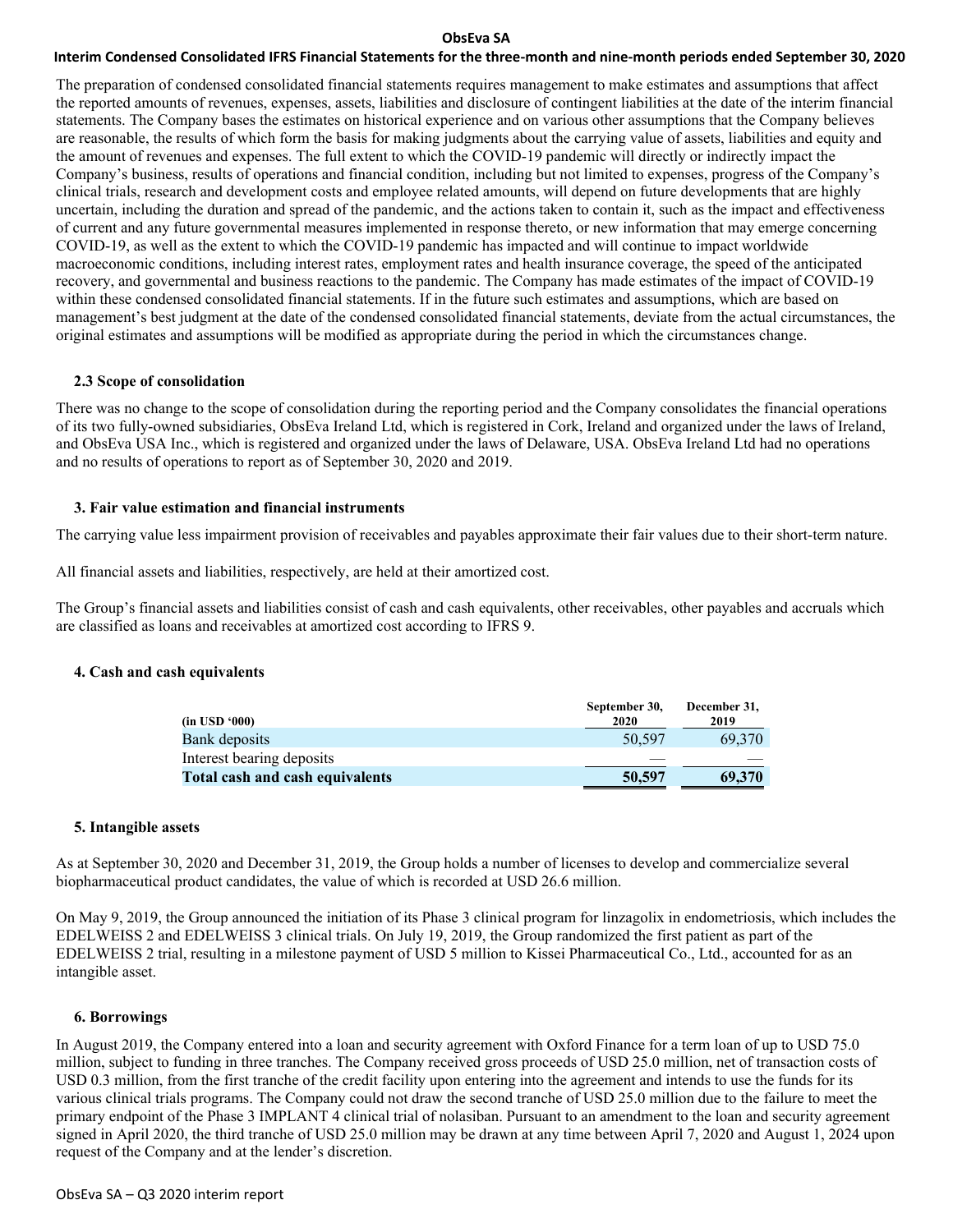## Interim Condensed Consolidated IFRS Financial Statements for the three-month and nine-month periods ended September 30, 2020

The credit facility is secured by substantially all of the Company's assets, including the Company's intellectual property. Each tranche bears interest at a floating interest rate of thirty day U.S. LIBOR, plus 6.25%, or a minimum of 8.68% per year in total. The Company is required to make monthly interest-only payments on each tranche through the amortization start date on August 1, 2022. The credit facility will mature on August 1, 2024, at which date a final fee payment of 6.75% of each funded tranche will be due, resulting in an effective interest rate of 10.32% per year. The credit facility contains customary conditions to borrowings and events of default and contains various negative covenants limiting the Company's ability to, among other things, transfer or sell certain assets, allow changes in business, ownership or business locations, consummate mergers or acquisitions, incur additional indebtedness, create liens, pay dividends or make other distributions and make investments. As of September 30, 2020, the Company was in compliance with its covenants.

#### **7. Shareholders' equity**

In 2019, the Company sold a total of 691,133 treasury shares at an average price of USD 5.14 per share, as part of its "at the market" (ATM) program initiated in May 2018. These multiple daily transactions generated total gross proceeds of USD 3.6 million. Directly related share issuance costs of USD 0.1 million were recorded as a deduction in equity.

During the nine-months ended September 30, 2020, the Company sold a total of 4,416,583 treasury shares at an average price of USD 3.06 per share, as part of its ATM program. These multiple daily transactions generated total gross proceeds of USD 13.5 million. Directly related share issuance costs of USD 0.4 million were recorded as a deduction in equity.

In April 2020 and September 2020, the Group issued 3,308,396 and 2,320,266 common shares, respectively, at par value of 1/13 of a Swiss franc per share. The shares were fully subscribed for by the Group and listed on the SIX Swiss Exchange accordingly. The shares were initially held as treasury shares, hence the operation did not impact the outstanding share capital.

In September 2020, the Company completed an underwritten offering of 6,448,240 units at an effective price of USD 2.869 per unit, with each unit comprised of one common share (or pre-funded warrant) and one 15-month purchase warrant to purchase one common share at an exercise price of USD 3.43 per share. In addition to the securities being sold in the underwritten offering, the Company's Chief Executive Officer purchased 516,352 units at an effective price of USD 2.905 per unit, with each unit comprised of one common share and one 15-month purchase warrant to purchase one common share at an exercise price of USD 3.43 per share, in a concurrent private placement. The net proceeds from the offering and the concurrent private placement were approximately USD 18.4 million, after deducting underwriting discounts, commissions and other offering expenses paid by the Company.

As at September 30, 2020, the total outstanding share capital of USD 4.4 million, fully paid, consists of 55,015,024 common shares, excluding 5,187,595 treasury shares. As at December 31, 2019, the total outstanding share capital of USD 3.5 million, fully paid, consisted of 44,423,448 common shares, excluding 168,641 non-vested shares and 3,975,516 treasury shares. All shares have a nominal value of 1/13 of a Swiss franc, translated into USD using historical rates at the issuance date.

#### **8. Research and development expenses**

Due to the difficulty in assessing when research and development projects would generate revenue, the Group expenses all research and development costs to the profit and loss accounts. Research and development expenses consist of costs incurred in performing research and development activities, including salaries and bonuses, stock-based compensation, employee benefits, facilities costs, laboratory supplies, depreciation, manufacturing expenses as well as external costs of vendors engaged to conduct preclinical development activities and clinical trials.

As a result of the COVID-19 pandemic, research and development activities associated with certain ongoing clinical trials have been and may be further delayed, that may consequently impact and also delay the timing of recognition of such research and development activities in the profit and loss accounts. On March 23, 2020, the Group announced its decision to place a temporary hold on further screening and randomization of patients into its EDELWEISS 2 and EDELWEISS 3 clinical trials. During the second quarter of 2020, new patient enrollment in the EDELWEISS 2 and EDELWEISS 3 clinical trials resumed in several European countries, as well as in selective areas of the United States, based on local conditions with respect to the prevalence and spread of the COVID-19 pandemic. As the COVID-19 pandemic continues to rapidly evolve, the Group does not yet know the full extent of the pandemic's potential effects on its business, its clinical trials, its anticipated timelines for the development of the Group's product candidates, or on the supply chain for its clinical supplies. These effects could have a material adverse impact on the Group's business and financial condition.

#### **9. Income tax**

The Group is subject to income taxes in Switzerland, Ireland and the United States.

Since January 1, 2020, the Company is subject in Switzerland to a municipal and cantonal income tax rate of 14.0% and to a federal tax rate of 8.5% on its profits after tax (2019: 22.6% and 8.5%, respectively). It is entitled to carry forward any loss incurred for a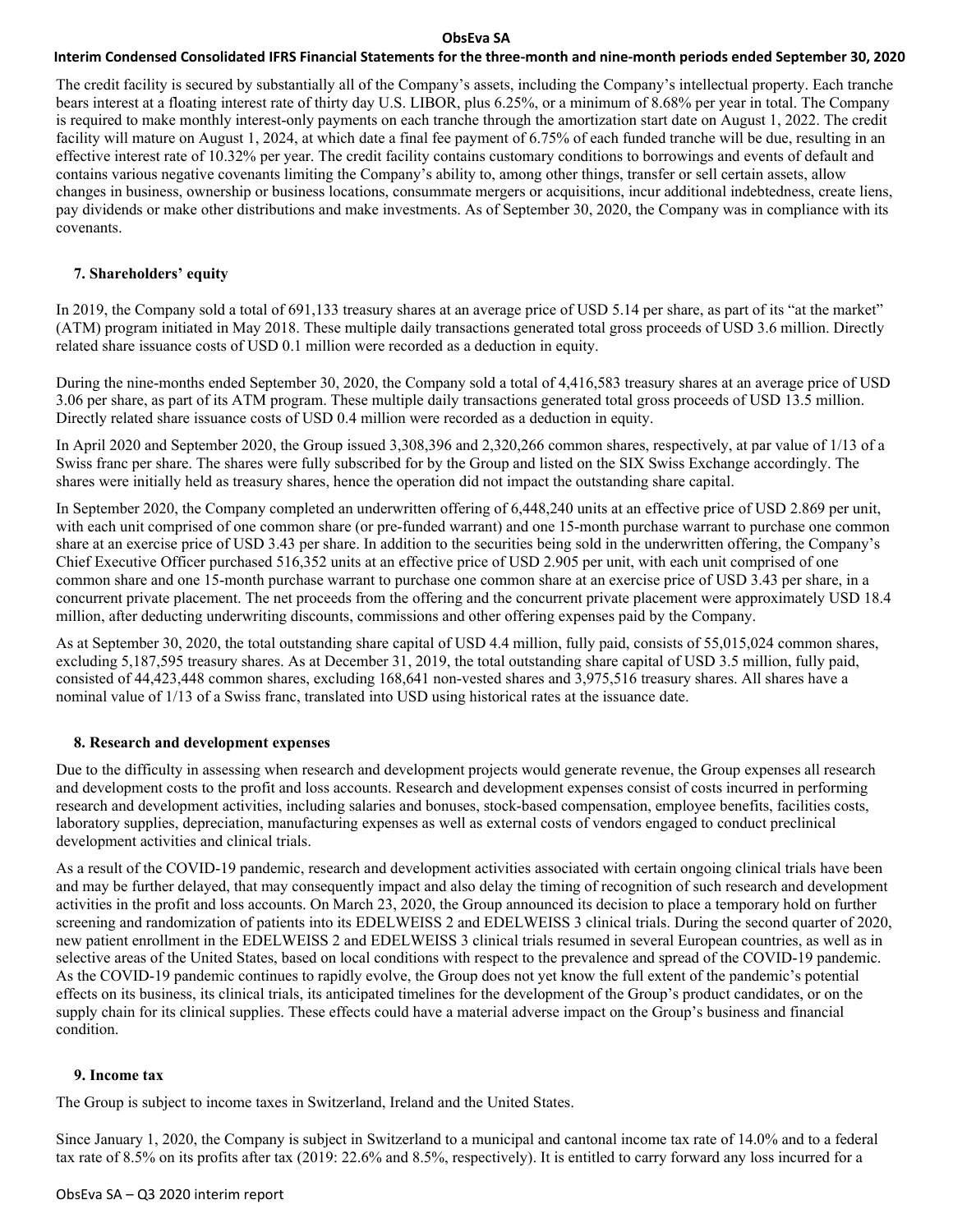# Interim Condensed Consolidated IFRS Financial Statements for the three-month and nine-month periods ended September 30, 2020

period of seven years and can offset such losses carried forward against future taxes. In 2015, the Company was granted by the State Council of the Canton of Geneva an exemption of income and capital tax at municipal and cantonal levels for the period from 2013 until 2022. Because of this exemption, and the fact that the Company has incurred net losses since its inception, no income tax expense at the municipal, cantonal or federal levels was recorded in the Company for the three-month and nine-month periods ended September 30, 2020 and 2019. Additionally, due to the uncertainty as to whether it will be able to use its net loss carryforwards for tax purposes in the future, no deferred taxes have been recognized on the balance sheet of the Company as of September 30, 2020 and December 31, 2019.

On May 19, 2019, the Canton of Geneva approved the implementation of the national proposal of the tax law named "Federal Act on Tax Reform and AHV Financing" (TRAF). This new tax law results in the abolition of special tax status companies at cantonal level (privileged taxation as holding company, mixed company and domiciliary company), and introduces a range of tax measures including the reduction of corporate income tax rate and capital tax base. Since the Company has incurred recurring losses since inception, it does not expect a significant impact resulting from the implementation of the TRAF.

The Company's Irish subsidiary has no activity, and, therefore, no income tax expense was recorded in that entity for the three-month and nine-month periods ended September 30, 2020 and 2019.

The Company's U.S. subsidiary is a service organization for the Group and is therefore subject to taxes on the revenues generated from its services to the Group that are charged based upon the U.S. subsidiary's cost-plus arrangement with the Group. The profits of the U.S. subsidiary during the three-month and nine-month periods ended September 30, 2020 and 2019 were each subject to a total U.S. income tax rate of 27.3% based on both the U.S. federal and Massachusetts state tax rates.

# **10. Loss per share**

As of September 30, 2020 and 2019, the Company has one category of shares, which are common shares. The basic loss per share is calculated by dividing the loss of the period attributable to the common shares by the weighted average number of common shares outstanding during the period as follows:

|                                                      | Three-month period<br>ended September 30,<br>2020 | Nine-month period<br>ended September 30,<br>2020 |
|------------------------------------------------------|---------------------------------------------------|--------------------------------------------------|
| Net loss attributable to shareholders (in USD '000)  | (24, 384)                                         | (64, 415)                                        |
| Weighted average number of common shares outstanding | 50,086,923                                        | 47,848,862                                       |
| <b>Basic and diluted loss per share (in USD)</b>     | (0.49)                                            | (1.35)                                           |

|                                                      | Three-month period<br>ended September 30,<br>2019 | Nine-month period<br>ended September 30,<br>2019 |
|------------------------------------------------------|---------------------------------------------------|--------------------------------------------------|
| Net loss attributable to shareholders (in USD '000)  | (27,607)                                          | (88,042)                                         |
| Weighted average number of common shares outstanding | 43,739,938                                        | 43,693,245                                       |
| Basic and diluted loss per share (in USD)            | (0.63)                                            | (2.01)                                           |

For the three-month and nine-month periods ended September 30, 2020, 5,446,230 shares issuable upon the exercise of stock-options, which would have an anti-dilutive impact on the calculation of the diluted earnings per share, were excluded from the calculation. For the three-month and nine-month periods ended September 30, 2019, 221,249 non-vested shares and 3,433,148 shares issuable upon the exercise of stock-options, which would have an anti-dilutive impact on the calculation of the diluted earnings per share, are excluded from the calculation.

# **11. Segment information**

The Group operates in one segment, which is the research and development of innovative women's reproductive, health and pregnancy therapeutics. The marketing and commercialization of such therapeutics depend, in large part, on the success of the development phase. The Chief Executive Officer of the Company reviews the consolidated statements of operations of the Group on an aggregated basis and manages the operations of the Group as a single operating segment. The Group currently generates no revenue from the sales of therapeutics products, and the Group's activities are not affected by any significant seasonal effect.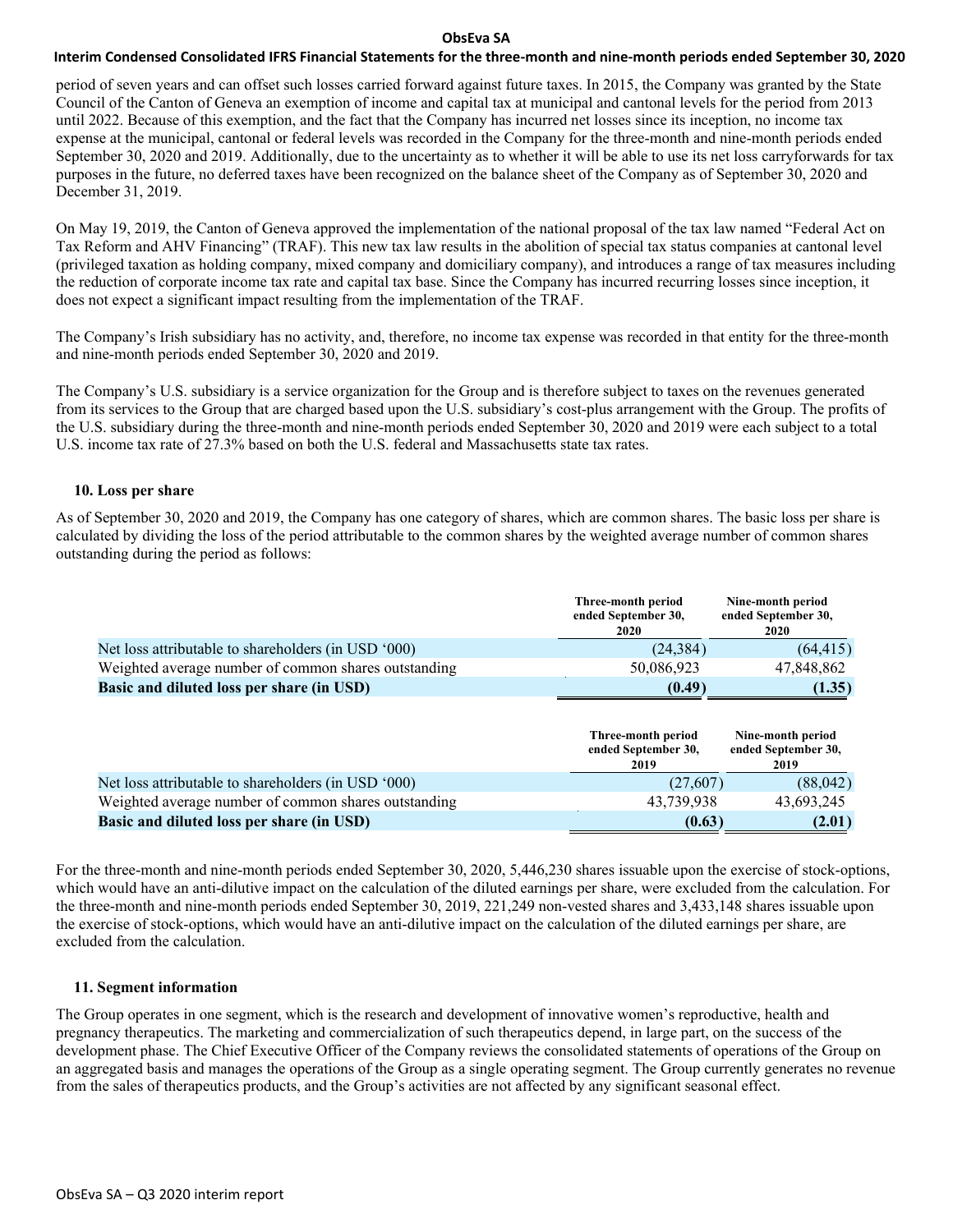# Interim Condensed Consolidated IFRS Financial Statements for the three-month and nine-month periods ended September 30, 2020

The geographical analysis of non-current assets is as follows:

| $(in$ USD $(000)$               | September 30,<br>2020 | December 31,<br>2019 |
|---------------------------------|-----------------------|----------------------|
| Switzerland                     | 28,044                | 28.391               |
| <b>USA</b>                      | 596                   | 779                  |
| <b>Total non-current assets</b> | 28,640                | 29,170               |

The geographical analysis of operating expenses is as follows:

| $(in$ USD '000)                 | Three-month period<br>ended September 30, |        | Nine-month period<br>ended September 30, |        |  |
|---------------------------------|-------------------------------------------|--------|------------------------------------------|--------|--|
|                                 | 2020                                      | 2019   | 2020                                     | 2019   |  |
| Switzerland                     | 23,070                                    | 25,592 | 60,427                                   | 83,403 |  |
| USA                             | 569                                       | .208   | 677                                      | 3.416  |  |
| <b>Total operating expenses</b> | 23,639                                    | 26,800 | 62.104                                   | 86,819 |  |

# **12. Events after the reporting period**

There were no material events after the balance sheet date.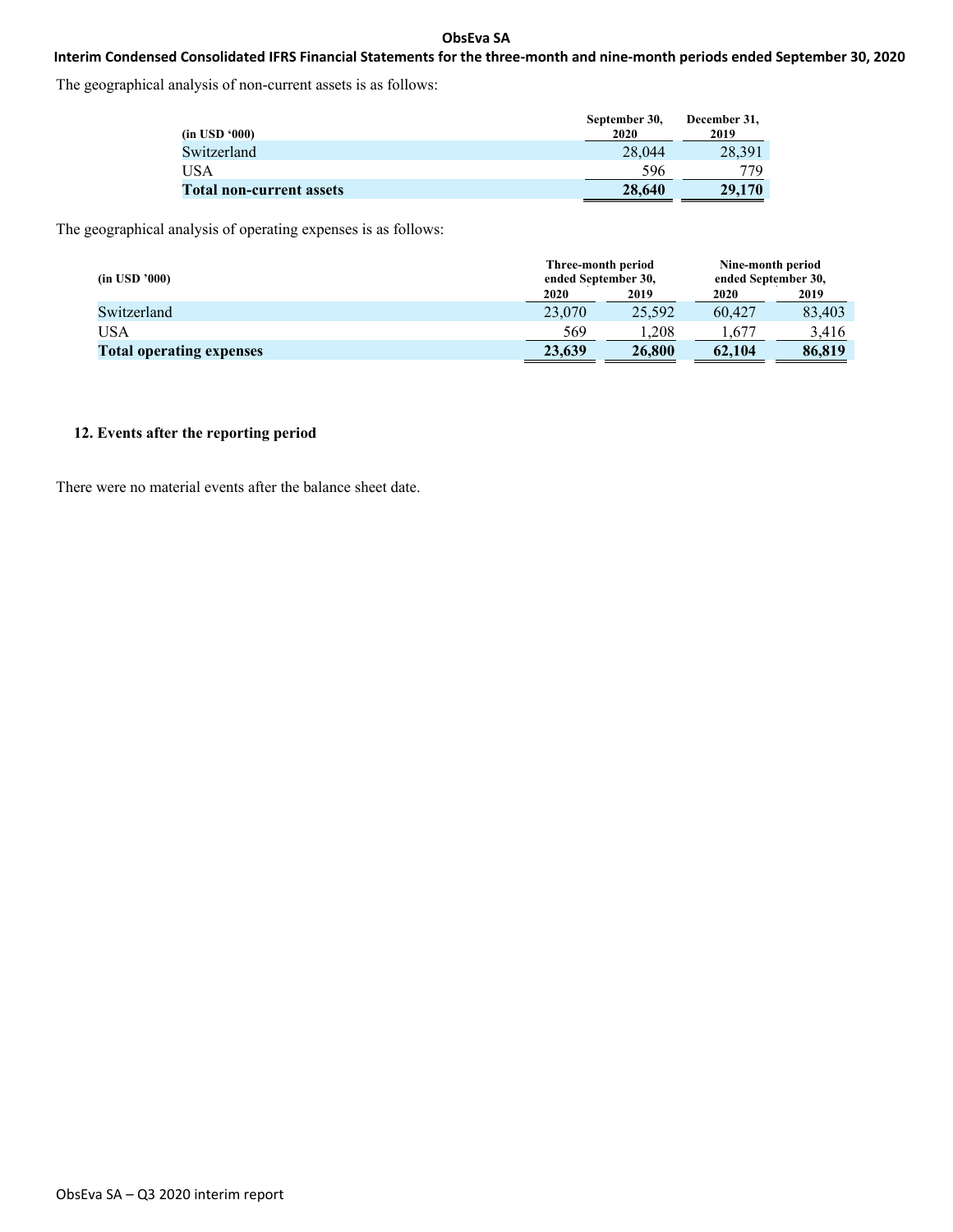# Financial Review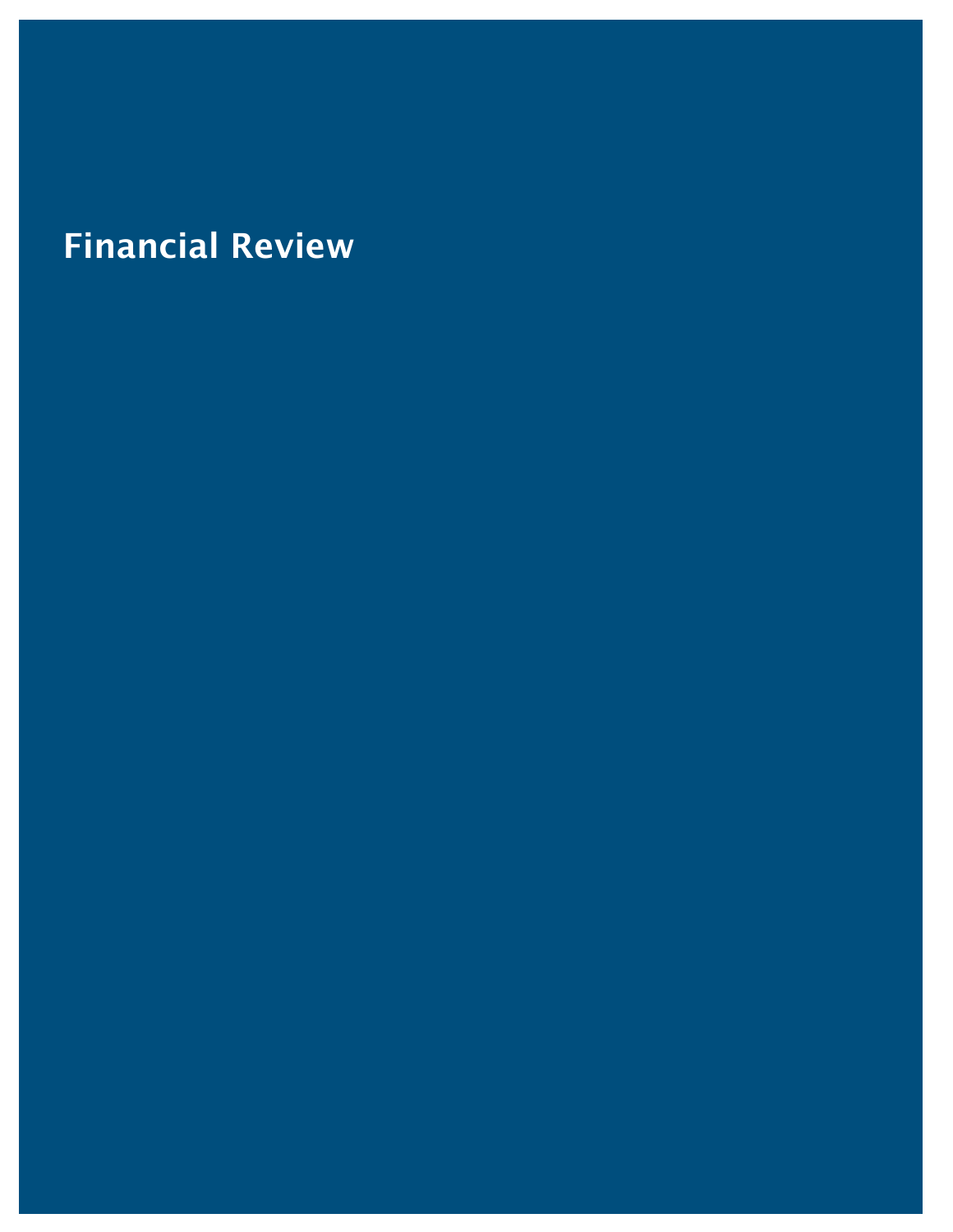# **Overview**

We are a clinical-stage biopharmaceutical company focused on the development and commercialization of novel therapeutics for serious conditions that compromise a woman's reproductive health and pregnancy. We are focused on providing therapeutic solutions for women between puberty and menopause who suffer from reproductive health conditions that affect their quality of life, ability to conceive or that complicate pregnancy and the health of newborns. Our goal is to build the leading women's reproductive health and pregnancy company focused on conditions where current treatment options are limited and significant unmet needs exist.

# *Linzagolix for the treatment of heavy menstrual bleeding associated with uterine fibroids and pain associated with endometriosis.*

We are developing linzagolix as a novel, oral gonadotropin releasing hormone (GnRH), receptor antagonist, for the treatment of pain associated with endometriosis and heavy menstrual bleeding (HMB), associated with uterine fibroids in pre-menopausal women. Aimed at addressing the need of the largest possible population in each indication, our clinical trials for both of these indications are designed to assess and potentially support the registration of two regimens of administration for linzagolix i.e. (i) a moderate dose of linzagolix without hormonal add-back therapy (ABT) (ABT; 1mg E2 / 0.5mg NETA) and (ii) a high dose of linzagolix with hormonal ABT.

We are conducting two Phase 3 clinical trials of linzagolix in patients with HMB associated with uterine fibroids, the PRIMROSE 1 (conducted in the United States, which enrolled 526 women with uterine fibroids) and the PRIMROSE 2 (conducted in Europe and in the United States, which enrolled 535 women with uterine fibroids) clinical trials. In both trials, patients were administered linzagolix doses of 100 mg or 200mg, both with and without hormonal ABT, or placebo. The primary endpoint of the PRIMROSE 1 and PRIMROSE 2 clinical trials was the reduction in HMB at 24 weeks; responders were defined as patients with menstrual blood loss volume of ≤ 80 mL and a 50 percent or greater reduction from baseline in menstrual blood loss (MBL), volume, measured using the alkaline hematin method. Secondary endpoints included amenorrhea, time to reduced MBL, hemoglobin (Hb), pain, and quality of life (QoL). Safety endpoints included bone mineral density (BMD), and adverse events (AEs). Calcium/vitamin D were not provided. BMD was measured centrally via Dual Energy X-ray Absorptiometry (DEXA) scan at baseline, 24 weeks, 52 weeks and 76 weeks (6 month post treatment assessment).

As further discussed below, the primary endpoint was successfully met in both the PRIMROSE 1 and PRIMROSE 2 clinical trials. We intend to proceed with regulatory submissions for the uterine fibroid indication, planned for the fourth quarter of 2020 in Europe and the first half of 2021 in the United States.

In July 2020, we announced positive Phase 3 trial results from the PRIMROSE 1 trial of linzagolix. The responder rate was 75.5% (p  $< 0.001$ ) for patients receiving 200 mg with ABT and 56.4% for patients receiving 100 mg without ABT (p =0.003), compared to 35.0% in the placebo group. Both doses achieved significant rates of amenorrhea ( $p < 0.001$  for 200 mg + ABT and  $p=0.009$  for 100 mg), reduction in pain ( $p < 0.001$ ), and improvement in quality of life ( $p < 0.001$  for 200 mg +ABT and  $p=0.002$  for 100 mg). Additionally, significant improvement was observed in Hb level ( $p<0.001$  for 200mg +ABT and  $p=0.019$  for 100mg), a reduction in number of days of bleeding ( $p \le 0.001$ ). The overall safety profile was in line with expectations. The most frequently observed adverse events (occurring in > 5% of patients) were headache and hot flushes. Mean percentage change from baseline in BMD was as expected for treatment with a GnRH antagonist in the studied population.

In December 2019, we announced positive Phase 3 trial results from the PRIMROSE 2 trial of linzagolix for the treatment of HMB due to uterine fibroids. The responder rate was  $93.9\%$  (p < 0.001) for patients receiving 200 mg with ABT and 56.7% for patients receiving 100 mg without ABT ( $p < 0.001$ ), compared to 29.4% in the placebo group. Both doses achieved significant rates of amenorrhea (p< 0.001), reduction in pain (p < 0.001), and improvement in quality of life (p < 0.001). Additionally, significant improvement (p< 0.001) in Hb levels, a reduction in number of days of bleeding and reduction in uterine volume were observed. A significant reduction in fibroid volume was also observed for the 200 mg dose without ABT ( $p = 0.008$ ). The overall safety profile was in line with expectations. The most frequently observed adverse events (occurring in  $> 5\%$  of patients) were headache, hot flushes, and anemia. Mean percentage change from baseline in BMD was consistent with previous clinical data.

We believe that based on pooled week 24 clinical data from these two Phase 3 trials linzagolix has the potential for a best-in-class profile, with a pooled responder rate of 84.5% in women receiving linzagolix 200 mg with ABT, and 56.5% in women receiving linzagolix 100 mg without ABT.

In July 2020, we announced positive 52-week treatment results from the PRIMROSE 2 trial. These new data from PRIMROSE 2 demonstrated that continued treatment with linzagolix for 52 weeks provided sustained efficacy. Responder rates of 91.6% and 53.2% were observed in women receiving 200 mg with ABT and 100 mg without ABT, respectively, both of which are similar to the responder rates observed at week 24 of the trial. In addition, a small incremental change in BMD was observed at week 52 compared to week 24. Additional follow-up data to be collected from PRIMROSE 1 and PRIMROSE 2 includes 52-week treatment results, and 6-month post treatment assessment. The above results were presented as two late-breaking posters at the ASRM 2020 Virtual Scientific Congress and Expo, discussing the potential for the low-dose option (100 mg) of linzagolix to fill an unmet need for medical treatment of uterine fibroids in women who cannot or prefer to avoid hormonal add-back therapy (ABT).

ObsEva SA – Q3 2020 interim report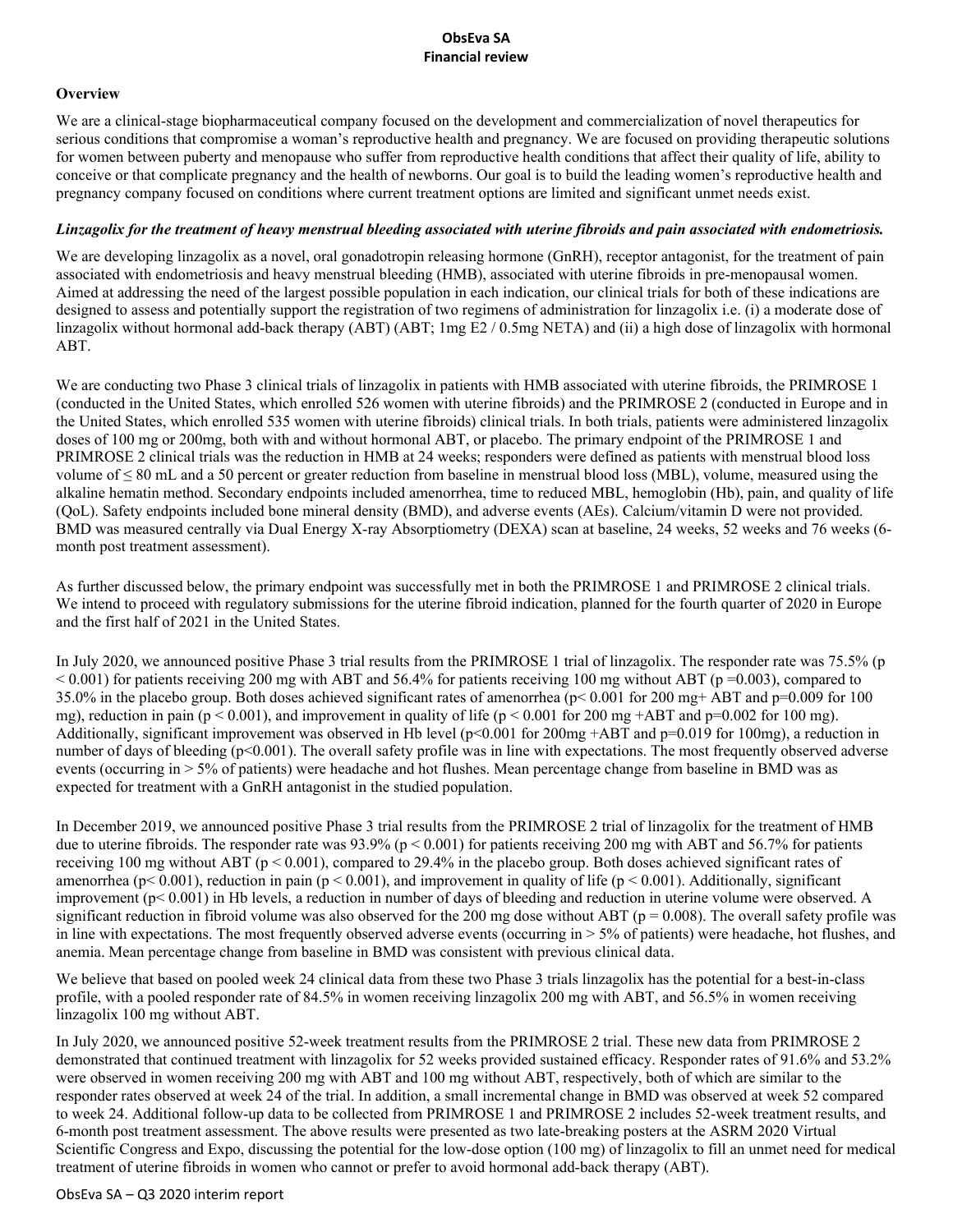Based on the positive PRIMROSE 1 and PRIMROSE 2 primary endpoint results and additional follow-up data, plus feedback from scientific advice meetings with national European regulatory agencies, we expect to submit a Marketing Authorization Application (MAA) submission to the European Medicines Agency (EMA) in the fourth quarter 2020, and a New Drug Application (NDA) submission to the U.S. Food and Drug Administration (FDA) in the first half of 2021.

In addition to linzagolix development for uterine fibroids, we are presently conducting two Phase 3 clinical trials of linzagolix for the treatment of endometriosis associated pain, the EDELWEISS 2 (conducted in the United States) and EDELWEISS 3 (conducted in Europe and in the United States) clinical trials which were initiated in May 2019. These Phase 3 trials will each enroll approximately 450 patients with endometriosis associated pain, with a co-primary endpoint of response on both dysmenorrhea (menstrual pain) and non-menstrual pelvic pain. Both trials include a 75 mg once daily dose without hormonal ABT, and a 200 mg once daily dose in combination with hormonal ABT (1mg E2 / 0.5mg NETA). Subjects who have completed the initial six-month treatment period for each of the EDELWEISS 2 and EDELWEISS 3 trials will have the option to enter a 6-month treatment extension (the EDELWEISS Extension trials).

In view of the expected logistical challenges with initial screening and uncertainty about continuity of treatment for randomized patients because of the COVID-19 pandemic, as announced in March 2020, we placed a temporary hold on further screening and randomization of patients into our EDELWEISS 2 and EDELWEISS 3 clinical trials. EDELWEISS 2 and EDELWEISS 3 clinical trial sites managed all randomized patients already on treatment to proceed with enhanced safety measures and the trial protocol whenever feasible. During the second quarter of 2020, new patient enrollment was resumed for the EDELWEISS 2 and EDELWEISS 3 clinical trials in several European countries, as well as in selective areas of the United States, based on local conditions with respect to the prevalence and spread of the COVID-19 pandemic. As the COVID-19 pandemic continues to rapidly evolve, we do not yet know the full extent of the pandemic's potential effects on our business, our clinical trials, our anticipated timelines for the development of our product candidates, or on the supply chain for our clinical supplies. These effects could have a material adverse impact on our business and financial condition.

# *OBE022 for the treatment of preterm labor*

We are developing OBE022, an oral and selective prostaglandin F2α receptor antagonist, for preterm labor in weeks 24 to 34 of pregnancy. In December 2017, we announced the initiation of our Phase 2a proof-of-concept clinical trial of OBE022 known as PROLONG which is being conducted in two parts: Part A and Part B. Part A is an open-label trial assessing the safety and pharmacokinetics of OBE022 in pregnant women, who were already receiving standard of care therapy for preterm labor, atosiban infusion. Part B, is a randomized, double-blind, placebo-controlled, parallel-group trial to assess the efficacy, safety and pharmacokinetics of OBE022. In December 2018, following completion of the open-label Part A and based on the favorable safety and pharmacokinetics results, we announced the initiation of the randomized placebo-controlled Part B of the trial. Part B will enroll up to 120 women at 24-34 weeks gestation who are experiencing preterm labor symptoms. In the first quarter of 2020, the Independent Data Monitoring Committee (IDMC) recommended continuing the ongoing PROLONG trial with no modifications based on safety data from the first 90 patients enrolled in Part B. Enrollment of PROLONG Part B was completed in March 2020 and final PROLONG trial results (up to 28 days follow-up after all infant deliveries) are anticipated in the fourth quarter of 2020. Pending positive PROLONG trial results, we anticipate potentially beginning a Phase 2b dose ranging trial of OBE022, and to seek interaction with the FDA on the US clinical development program.

# *Nolasiban for the improvement of pregnancy and birth rates in women undergoing embryo transfer following in-vitro fertilization.*

We have been developing nolasiban, an oral oxytocin receptor antagonist, to improve clinical pregnancy and live birth rates in women undergoing in-vitro fertilization, or IVF. We completed randomization of 778 patients in our European Phase 3 clinical trial in women undergoing IVF, or the IMPLANT 2 clinical trial, in 2017 and reported positive results for the primary endpoint of ongoing pregnancy 10 weeks post embryo transfer in February 2018, and positive live birth rate results in October 2018. Nolasiban was observed to be well tolerated with a safety profile not different from placebo. 28-day neonatal safety data from the IMPLANT 2 trial did not reveal any adverse consequences from nolasiban treatment.

Based on feedback received in the third quarter of 2018 from regulatory authorities in Europe on our nolasiban development program, we initiated in November 2018 an additional Phase 3 trial primarily in Europe, with some additional sites in Canada and Russia, also known as the IMPLANT 4 trial. In June 2019, we announced completion of patient recruitment in the IMPLANT 4 trial. In addition, we announced the clearance of our investigational new drug (IND) in October 2019 for the U.S. Phase 3 clinical trial of nolasiban, known as IMPLANT 3.

In November 2019, we announced that the IMPLANT 4 trial did not meet the primary endpoint of an increase in ongoing pregnancy rate at 10 weeks,  $(39.1\%$  placebo vs 40.5 % nolasiban) (p = 0.745). As these results did not confirm the prior positive Phase 3 IMPLANT 2 trial findings, we discontinued our previously ongoing development of nolasiban for IVF, and are exploring further development of the compound through assessment of higher dose levels and longer exposure to nolasiban based upon results from a meta-analysis of all clinical trials and a mechanism of action study. In this respect, we have presented, in October 2020, data and results as a poster at the ASRM 2020 Virtual Scientific Congress and Expo, supporting the further evaluation of higher doses and/or alternate regimens of nolasiban. In January 2020, we and Hangzhou YuYuan BioScience Technology Co., Ltd. (YuYuan) entered into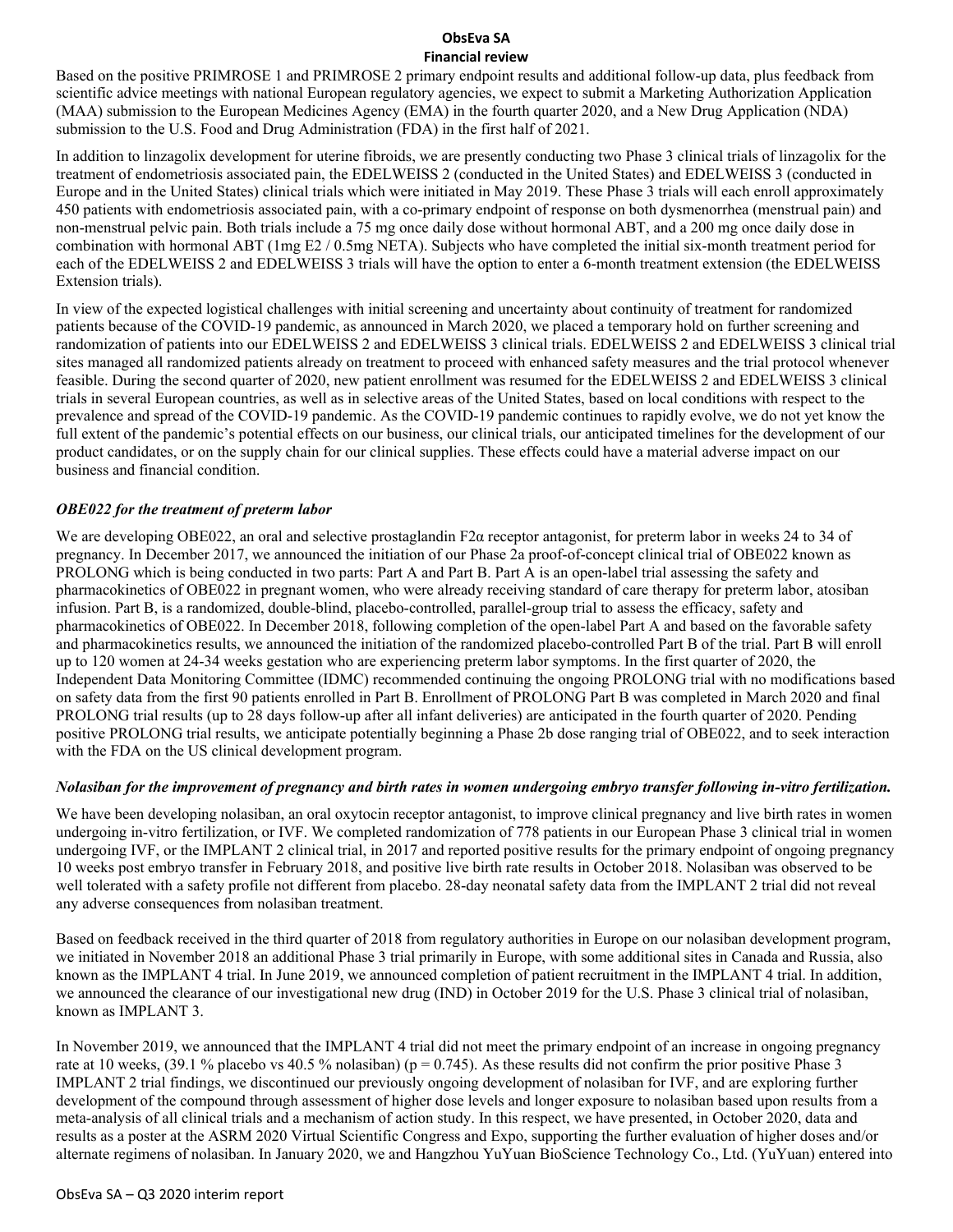a sublicense agreement to develop and commercialize nolasiban for improving clinical pregnancy and live birth rates in women undergoing embryo transfer as part of an IVF cycle in the People's Republic of China (PRC). Under the terms of the agreement, YuYuan has the exclusive rights to develop and commercialize nolasiban in the PRC, and will fund all development and registration activities in the PRC, starting with the commitment to conduct Phase 1 trials and a Phase 2 proof-of-concept trial in China. We retain all rights to nolasiban outside of PRC, and will collaborate with YuYuan on its global development. Our development and commercialization partnership with YuYuan proceeded during the first quarter of 2020 with steering committee meetings to define the development plan for nolasiban in China for women undergoing ET following IVF. In July 2020, we announced that YuYuan submitted a pre-IND meeting request to the Center for Drug Evaluation at the Chinese National Medical Products Administration (NMPA). This submission represents the first milestone in the process to enable a Phase 1 and Phase 2 proof of concept study in China.

We were founded in November 2012 and our operations to date have included organizing and staffing our company, raising capital, in-licensing rights to linzagolix, OBE022 and nolasiban and conducting nonclinical studies and clinical trials. To date, we have not generated any revenue from product sales as none of our product candidates have been approved for commercialization. We have historically financed our operations mostly through the sale of equity. To date, we have raised an aggregate of \$365.7 million of net proceeds from the sale of equity securities, as well as \$25.0 million from the issuance of debt instruments.

We have never been profitable and have incurred significant net losses in each period since our inception. Our net losses were \$24.4 million, and \$27.6 million for the three-month periods ended September 30, 2020 and 2019, respectively, and \$64.4 million and \$88.0 million for the nine-month periods ended September 30, 2020 and September 30, 2019, respectively. As of September 30, 2020, we had accumulated losses of \$392.4 million, out of which \$30.6 million were offset with share premium. We expect to continue to incur significant expenses and operating losses for the foreseeable future. We used \$48.7 million and \$67.4 million of cash in operations in the nine-month periods ended September 30, 2020 and September 30, 2019, respectively, and we anticipate that our expenses will remain significant in connection with our ongoing activities as we:

- continue to invest in the clinical development of our product candidates and specifically in connection with our ongoing PRIMROSE 1 and 2, EDELWEISS 2 and 3 (including their extensions), and PROLONG clinical trials, and any additional clinical trials, nonclinical studies and pre-commercial activities that we may conduct for product candidates;
- hire additional research and development and general and administrative personnel;
- maintain, expand and protect our intellectual property portfolio;
- identify and in-license or acquire additional product candidates;
- prepare for the commercialization of certain product candidates, and
- continue to incur additional costs associated with operating as a public company.

We will need substantial additional funding to support our operating activities as we advance our product candidates through clinical development, seek regulatory approval and prepare for and invest in future commercialization of these candidates, if approved. Adequate funding may not be available to us on acceptable terms, or at all. We are also exploring various alternatives for the future potential commercialization of linzagolix, including through collaborations with third parties.

We have no manufacturing facilities, and all of our manufacturing activities are contracted out to third parties. We currently utilize third-party contract research organizations, or CROs, to carry out our clinical development and trials. Additionally, we do not have a commercialization organization.

# **COVID-19 Business Update**

With the global spread of the ongoing COVID-19 pandemic which continues to date, we implemented a number of plans and policies designed to address and mitigate the impact of the COVID-19 pandemic on our employees and our business. We continue to closely monitor the COVID-19 situation and will evolve our plans and policies as needed going forward. In March 2020, some of our workforce transitioned to working remotely. While we were able to reopen our offices in the second quarter of 2020 to allow employees to return on a voluntary basis, consistent with local government requirements, and with a focus on employee safety, there is no guarantee that prior or new restrictions will not be reinstated in response to the continued spread of COVID-19. If the COVID-19 pandemic continues to persist for an extended period of time and begins to impact essential distribution systems, we could experience disruptions to our supply chain and operations, and associated delays in the manufacturing of clinical trial supply. For some of our clinical development programs, we are experiencing, and may continue to experience, a disruption or delay in our ability to initiate trial sites and enroll and assess patients. Although enrollment in EDELWEISS 2 and EDELWEISS 3 resumed in the second quarter following a temporary hold on screening that we implemented in March 2020 at the onset of the COVID-19 pandemic, enrollment delays may further occur in the coming months, and we are working closely with our vendors to manage our supply chain activities and mitigate any potential disruptions to our clinical trial supplies as a result of the COVID-19 pandemic. In addition, we rely on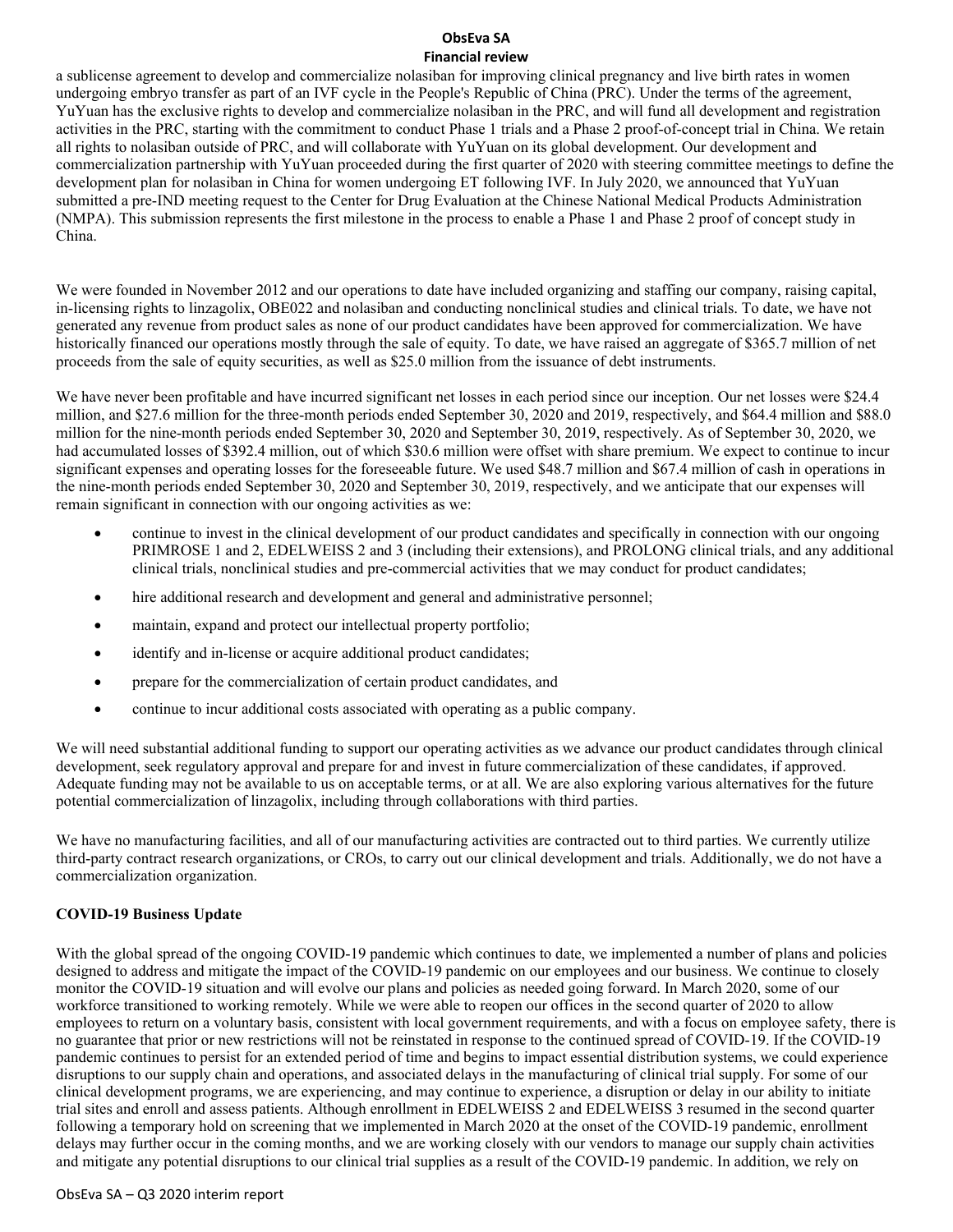CROs or other third parties to assist us with clinical trials, and we cannot guarantee that they will continue to perform their contractual duties in a timely and satisfactory manner as a result of the COVID-19 pandemic.

# **Strategic Licensing Agreements**

# *Linzagolix*

In November 2015, we entered into the Kissei license and supply agreement with Kissei Pharmaceutical Co., Ltd., or Kissei. Pursuant to the Kissei license and supply agreement we received an exclusive license to develop, manufacture and commercialize products, or the Product, containing the compounds which is a specified GnRH antagonist and covered by certain licensed patent rights, or the Compound, throughout the world except for specified Asian countries. We arranged to exclusively acquire from Kissei the material necessary to produce linzagolix.

In consideration for the license, we made an initial \$10.0 million upfront payment. In addition, we agreed to make aggregate milestone payments of up to \$63.0 million upon the achievement of specified developmental milestones, such as the initiation of clinical trials and receipt of regulatory approvals. In connection with the initiations of the Phase 3 clinical programs for linzagolix in (i) uterine fibroids in the second quarter of 2017 and (ii) endometriosis in the third quarter of 2019, two milestone payments of \$5.0 million each were made. With respect to any products we commercialize under the Kissei license and supply agreement, we agreed to make further payments of up to an additional \$125.0 million to Kissei upon the achievement of specified commercial milestones.

Pursuant to the Kissei license and supply agreement, we have agreed to exclusively purchase the active pharmaceutical ingredient for linzagolix from Kissei. During the development stage, we are obligated to pay Kissei a specified supply price. Following the first commercial sale of licensed product, we are obligated to pay Kissei a royalty in the low twenty percent range as a percentage of net sales. This payment includes Kissei's supply of the active pharmaceutical ingredient until the latest of (i) the date that the valid claim of a patent for the Product has expired, (ii) the expiration of our regulatory exclusivity period, or (iii) 15 years from the first commercial sale of such product on a country-by-country and product-by-product basis. During the term, we are restricted from developing, marketing and selling GnRH agonists and GnRH antagonists other than the Compound to the extent allowed by applicable laws.

# *OBE022*

In June 2015, we entered into the 2015 license agreement with Merck Serono, which we amended in July 2016, pursuant to which we received a worldwide exclusive license to develop, manufacture and commercialize compounds covered by the licensed patent rights, including OBE022. In consideration for the license, we issued 325,000 Series A preferred shares to Merck Serono in September 2016 upon the initiation of a Phase 1 clinical trial for a licensed product. With respect to any products we commercialize under the 2015 license agreement, we agreed to pay Merck Serono royalties based on a mid-single-digit percentage of annual net sales of each product, subject to specified reductions, until the later of (i) the date that all of the patent rights for that product have expired, as determined on a country-by-country and product-by-product basis or (ii) ten years from the first commercial sale of such product on a country-by-country and product-by-product basis.

# *Nolasiban*

In August 2013, we entered into the 2013 license agreement with Ares Trading S.A., an affiliate of Merck Serono, or Merck Serono, pursuant to which we received a worldwide exclusive license to develop, manufacture and commercialize compounds covered by the licensed patent rights, including nolasiban. In consideration for the license, we issued 914,069 Series A preferred shares to Merck Serono at the time of our Series A financing, which had a fair-value of \$4.9 million based on an exchange rate of \$1.00 for CHF 0.9244 as of the date of the transaction. With respect to any products we commercialize under the 2013 license agreement, we agreed to pay Merck Serono royalties based on a high-single-digit percentage of annual net sales of each product, subject to specified reductions, until the later of (i) the date that all of the patent rights for that product have expired, as determined on a country-bycountry and product-by-product basis, or (ii) ten years from the first commercial sale of such product on a country-by-country and product-by-product basis.

In January 2020, we entered into a sublicense agreement, or the 2020 sublicense agreement, with YuYuan, pursuant to which we granted to YuYuan an exclusive sublicense under certain of our patents, trademarks and know-how to use, register, import, develop, market, promote, distribute, offer for sale and commercialize nolasiban for use in humans in the PRC, including Hong Kong and Macau. In consideration for entering into the 2020 sublicense agreement, YuYuan has agreed to make aggregate milestone payments of up to \$17.0 million upon the achievement of specified development, regulatory and first sales milestones and aggregate milestone payments of up to \$115.0 million upon the achievement of additional, tiered sales milestones. In addition, YuYuan has agreed to pay tiered royalties on net sales at percentages ranging from high-single digit to low-second decile, subject to specified reductions, until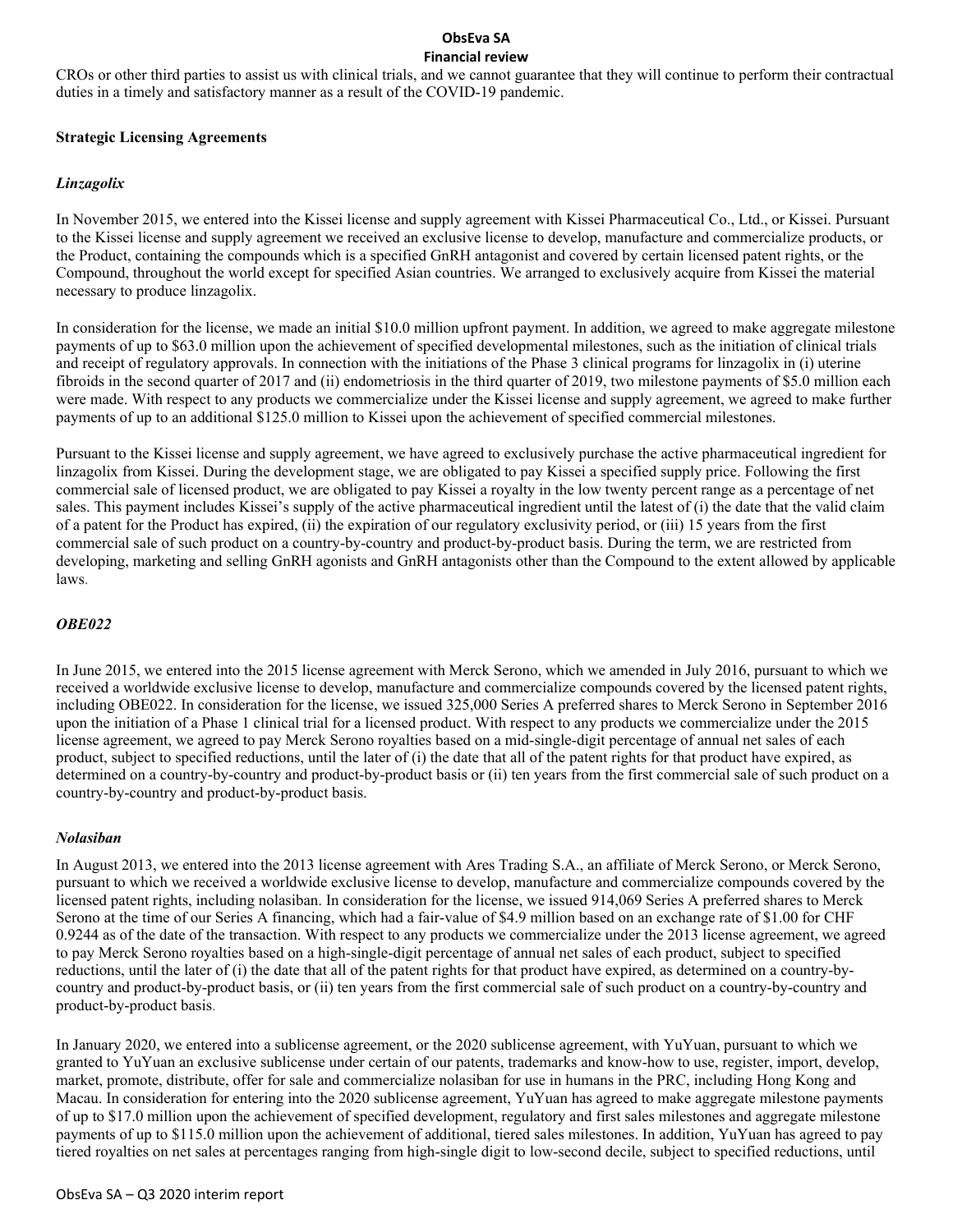the later of the expiration of the last valid claim covering the product in China and ten years from the first commercial sale of the product in China.

# **Components of Results of Operations**

# *Revenue*

To date, we have not generated any revenue from product sales and we do not expect to generate revenue unless and until we successfully complete development and obtain regulatory approval for one of our product candidates.

# *Operating Expenses*

# *Research and Development Expenses*

Research and development expenses consist primarily of costs incurred in connection with our research and development activities and consist mainly of direct research and development costs, which include: costs associated with the use of CROs and consultants hired to assist on our research and development activities; personnel expenses, which include salaries, benefits and share-based compensation expenses for our employees; expenses related to regulatory affairs and intellectual property; manufacturing costs in connection with conducting nonclinical studies and clinical trials; and depreciation expense for assets used in research and development activities. Research and development costs are generally expensed as incurred. However, costs for certain activities, such as manufacturing and nonclinical studies and clinical trials, are generally recognized based on an evaluation of the progress to completion of specific tasks using information and data provided to us by our vendors and collaborators.

Our employee, consultant and infrastructure resources are typically utilized across our multiple research and development programs. We track outsourced research and development costs by product candidate or nonclinical program, but we do not allocate personnel costs, other internal costs or external consultant costs to specific product candidates.

From inception through September 30, 2020, we have incurred \$313.3 million in research and development expenses to advance the development of our product candidates. The following table provides a breakdown of our outsourced research and development expenses that are directly attributable to the specified product candidates for the three-month and nine-month periods ended September 30, 2020 and September 30, 2019, respectively.

|                                                    |   | Three-month period<br>ended September 30, |               |      | Nine-month period<br>ended September 30, |      |           |  |
|----------------------------------------------------|---|-------------------------------------------|---------------|------|------------------------------------------|------|-----------|--|
|                                                    |   | 2020<br>2019                              |               | 2020 |                                          | 2019 |           |  |
|                                                    |   | (in thousands)<br>(unaudited)             |               |      |                                          |      |           |  |
| Linzagolix                                         | S | (15,567)                                  | (14, 386)     |      | $(37,334)$ \$                            |      | (42, 617) |  |
| Nolasiban                                          |   | (122)                                     | (2,999)       |      | (1,317)                                  |      | (14,685)  |  |
| <b>OBE022</b>                                      |   | (494)                                     | (582)         |      | (1,487)                                  |      | (1,905)   |  |
| Total outsourced research and development expenses |   | (16, 183)                                 | 1.967<br>. 17 |      | (40,138)                                 |      | (59,207)  |  |

We expect our research and development expense will remain significant for the foreseeable future as we seek to advance the development of our product candidates through clinical trials and toward regulatory submissions. At this time, we cannot reasonably estimate or know the nature, timing and estimated costs of the efforts that will be necessary to complete the development of our product candidates. We are also unable to predict when, if ever, material net cash inflows will commence from sales of our product candidates. This is due to the numerous risks and uncertainties associated with developing such product candidates, including:

- the number of clinical sites included in the trials;
- the length of time required to enroll suitable patients;
- the number of patients that ultimately participate in the trials;
- the number of doses patients receive;
- the duration of patient follow-up;
- the duration, severity and impact on our operations of the COVID-19 pandemic;
- the results of our clinical trials; and
- regulatory requirements in support of potential approvals.

In addition, the probability of success for any of our product candidates will depend on numerous factors, including competition, manufacturing capability and commercial viability. A change in the outcome of any of these variables with respect to the development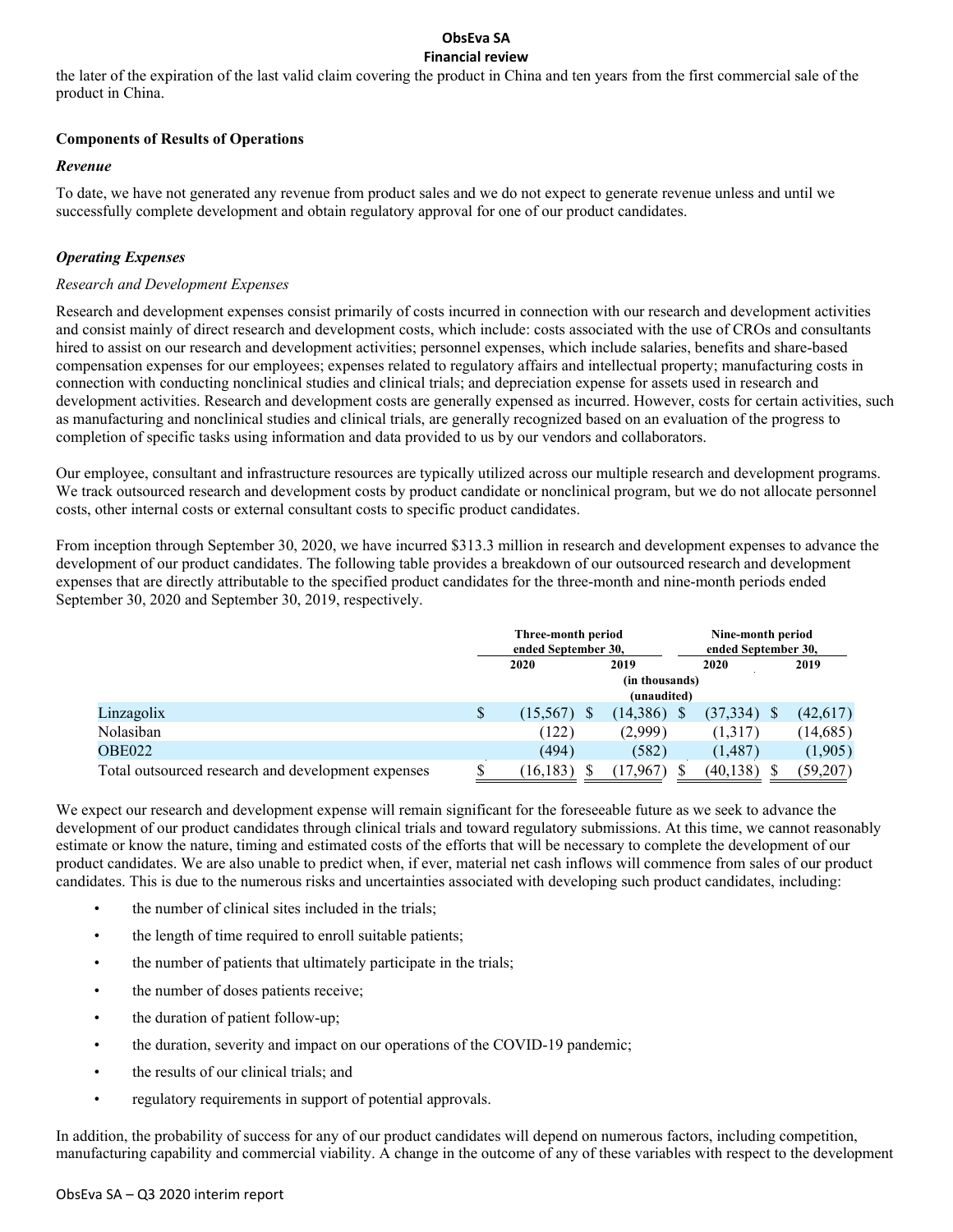of any of our product candidates would significantly change the costs, timing and viability associated with the development of that product candidate.

# *General and Administrative Expenses*

General and administrative expenses consist primarily of personnel expenses, including salaries, benefits and share-based compensation expense, related to executive, finance, accounting, business development, legal and human resource functions. General and administrative expense also includes facility costs not otherwise included in research and development expenses, legal fees related to corporate matters, fees for accounting and consulting services, and costs of director and officer insurance.

We anticipate that our general and administrative expenses will remain significant in the future to support continued research and development activities. We also anticipate that we will keep spending material accounting, audit, legal, regulatory and compliance costs, as well as investor and public relations expenses, associated with operating as a public company.

# *Finance Result, Net*

Finance result, net, consists mainly of interest expense associated with our lease liabilities and debt instruments, as well as foreign exchange gains and losses.

# *Taxation*

We are subject to corporate taxation in Switzerland, Ireland and the United States.

In 2015, the Canton of Geneva granted us a ten-year tax holiday for all income and capital taxes on a communal and cantonal level commencing in fiscal year 2013 and valid through to 2022, subject to our Swiss domiciliation and compliance with certain reporting provisions. We remain subject to Swiss federal income tax on our profits after tax but have only incurred net losses since our inception. We are entitled under Swiss laws to carry forward any losses incurred for a period of seven years and can offset such losses carried forward against future taxes. As of December 31, 2019, we had tax loss carryforwards totaling \$287.6 million. We do not believe it is probable that we will generate sufficient profits to avail ourselves of these tax loss carryforwards.

Our Irish subsidiary had no activity in the nine-month periods ended September 30, 2020 and September 30, 2019, and our US subsidiary, as a service organization to the group under cost plus arrangement, was the only entity to generate income tax expenses during these periods.

# **Analysis of Results of Operations**

# *Comparison of the three-month periods ended September 30, 2020 and September 30, 2019*

# *Operating Expenses*

*Research and Development Expenses*

|                                                           | Three-month period<br>ended September 30, |                                               |  |               |         |
|-----------------------------------------------------------|-------------------------------------------|-----------------------------------------------|--|---------------|---------|
|                                                           |                                           | 2020<br>2019<br>(in thousands)<br>(unaudited) |  | Change        |         |
| Research and development expenses by product<br>candidate |                                           |                                               |  |               |         |
| Linzagolix                                                | \$                                        | $(15,567)$ \$                                 |  | $(14,386)$ \$ | (1,181) |
| Nolasiban                                                 |                                           | (122)                                         |  | (2,999)       | 2,877   |
| OBE022                                                    |                                           | (494)                                         |  | (582)         | 88      |
| Unallocated expenses                                      |                                           |                                               |  |               |         |
| Staff costs                                               |                                           | (3,350)                                       |  | (3,062)       | (288)   |
| Other research and development costs                      |                                           | (592)                                         |  | (907)         | 315     |
| Total research and development expenses                   |                                           | (20, 125)                                     |  | (21, 935)     | 1,810   |

Research and development expenses decreased by \$1.8 million in the three-month period ended September 30, 2020 compared to the three-month period ended September 30, 2019, primarily due to lower costs for our nolasiban program which was discontinued in the fourth quarter of 2019 after the results of our IMPLANT 4 trial conducted in 2019, partially offset by increased costs for our linzagolix program, especially for our ongoing EDELWEISS Phase 3 trials.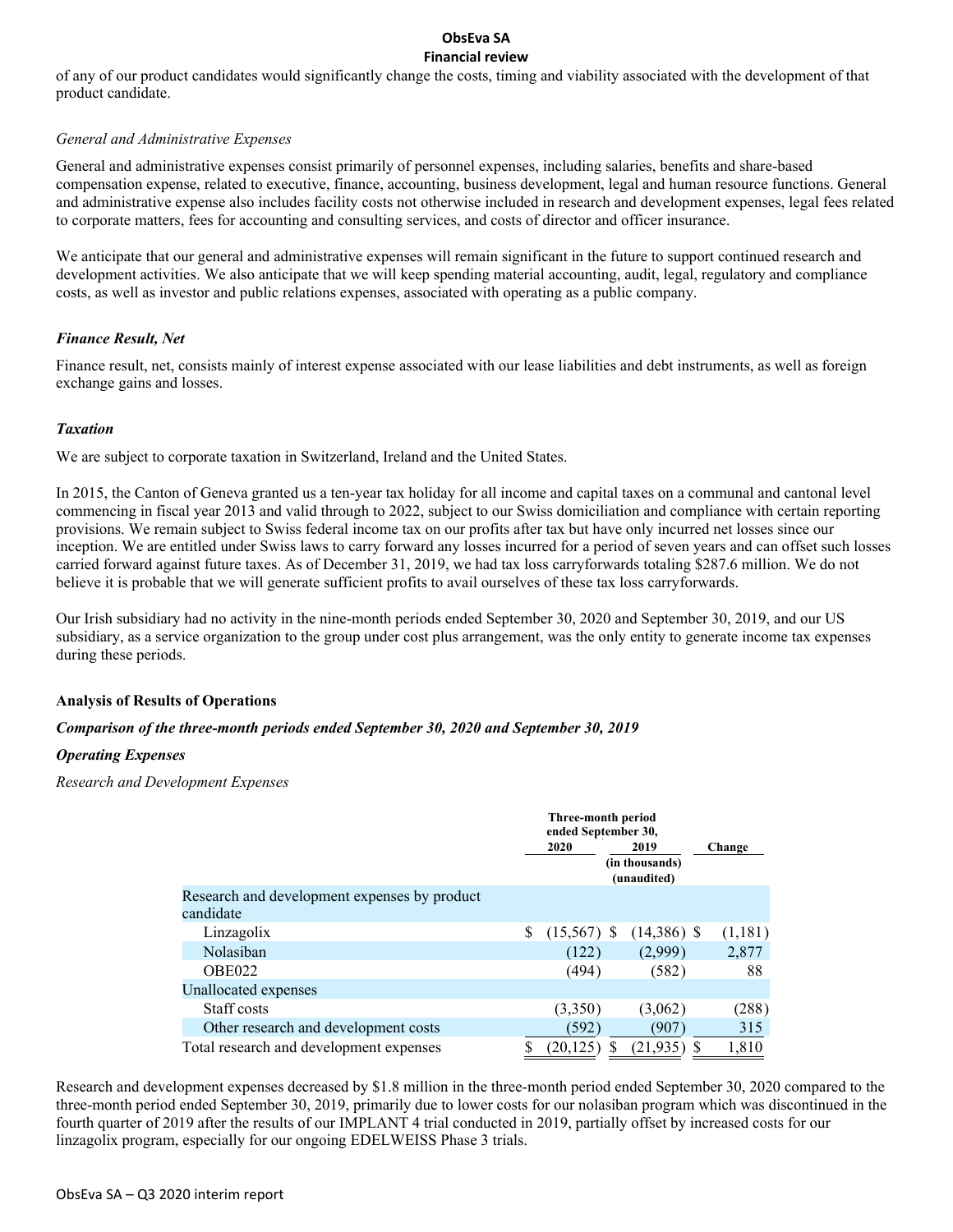|                                           |  | 2020         | 2019                          | Change |
|-------------------------------------------|--|--------------|-------------------------------|--------|
|                                           |  |              | (in thousands)<br>(unaudited) |        |
| Staff costs                               |  | $(1,686)$ \$ | $(3,218)$ \$                  | 1,532  |
| Professional fees                         |  | (1,053)      | (1,193)                       | 140    |
| Other general and administrative costs    |  | T/5          | (454)                         | (321)  |
| Total general and administrative expenses |  | (3.514       | (4,865                        | .351   |

General and administrative expenses in the three-month periods ended September 30, 2020 decreased by \$1.4 million compared to the three-month period ended September 30, 2019, primarily due to lower staff costs of \$1.5 million, which resulted from (i) a reversal in share-based compensation associated with forfeited unvested awards of departing employees, and (ii) a lower employee headcount compared to the prior year period.

# *Finance Result, Net*

|                       | Three-month period<br>ended September 30, |        |                               |         |  |
|-----------------------|-------------------------------------------|--------|-------------------------------|---------|--|
|                       |                                           | 2020   | 2019                          | Change  |  |
|                       |                                           |        | (in thousands)<br>(unaudited) |         |  |
| Foreign exchange loss | \$                                        | (41) S | (346)                         | 305     |  |
| Interest expense      |                                           | (693)  | (455)                         | (238)   |  |
| Finance result, net   | S                                         | 734    | 801<br>S                      | 67<br>Φ |  |

Finance result, net in the three-month periods ended September 30, 2020 and September 30, 2019 primarily consisted of foreign exchange loss, as well as interest expense associated with our lease liabilities and debt instruments.

# *Comparison of the nine-month periods ended September 30, 2020 and September 30, 2019*

# *Operating Expenses*

# *Research and Development Expenses*

|                                              | Nine-month period<br>ended September 30, |               |                                       |          |  |
|----------------------------------------------|------------------------------------------|---------------|---------------------------------------|----------|--|
|                                              |                                          | 2020          | 2019<br>(in thousands)<br>(unaudited) | Change   |  |
| Research and development expenses by product |                                          |               |                                       |          |  |
| candidate                                    |                                          |               |                                       |          |  |
| Linzagolix                                   | \$                                       | $(37,334)$ \$ | $(42,617)$ \$                         | 5,283    |  |
| Nolasiban                                    | \$                                       | (1,317)       | (14,685)                              | 13,368   |  |
| <b>OBE022</b>                                | \$                                       | (1,487)       | (1,905)                               | 418      |  |
| Unallocated expenses                         |                                          |               |                                       |          |  |
| Staff costs                                  |                                          | (10,705)      | (9,106)                               | (1, 599) |  |
| Other research and development costs         |                                          | (1,847)       | (2,200)                               | 353      |  |
| Total research and development expenses      | \$                                       | $(52,690)$ \$ | $(70,513)$ \$                         | 17,823   |  |

Research and development expenses decreased by \$17.8 million in the nine-month period ended September 30, 2020 compared to the nine-month period ended September 30, 2019 primarily due (i) a \$5.3 million decrease in expenses related to our linzagolix programs, including a \$10.8 million decrease in expenses related to our PRIMROSE clinical trials, which were fully enrolled at the end of 2019, partially offset by a \$7.4 million increase in expenses related to our ongoing EDELWEISS Phase 3 clinical trials (including extension studies), as well as (ii) a \$13.4 million decrease in expenses related to our nolasiban program, which was discontinued in the fourth quarter of 2019 after the results of our IMPLANT 4 trial conducted in 2019.

*General and Administrative Expenses*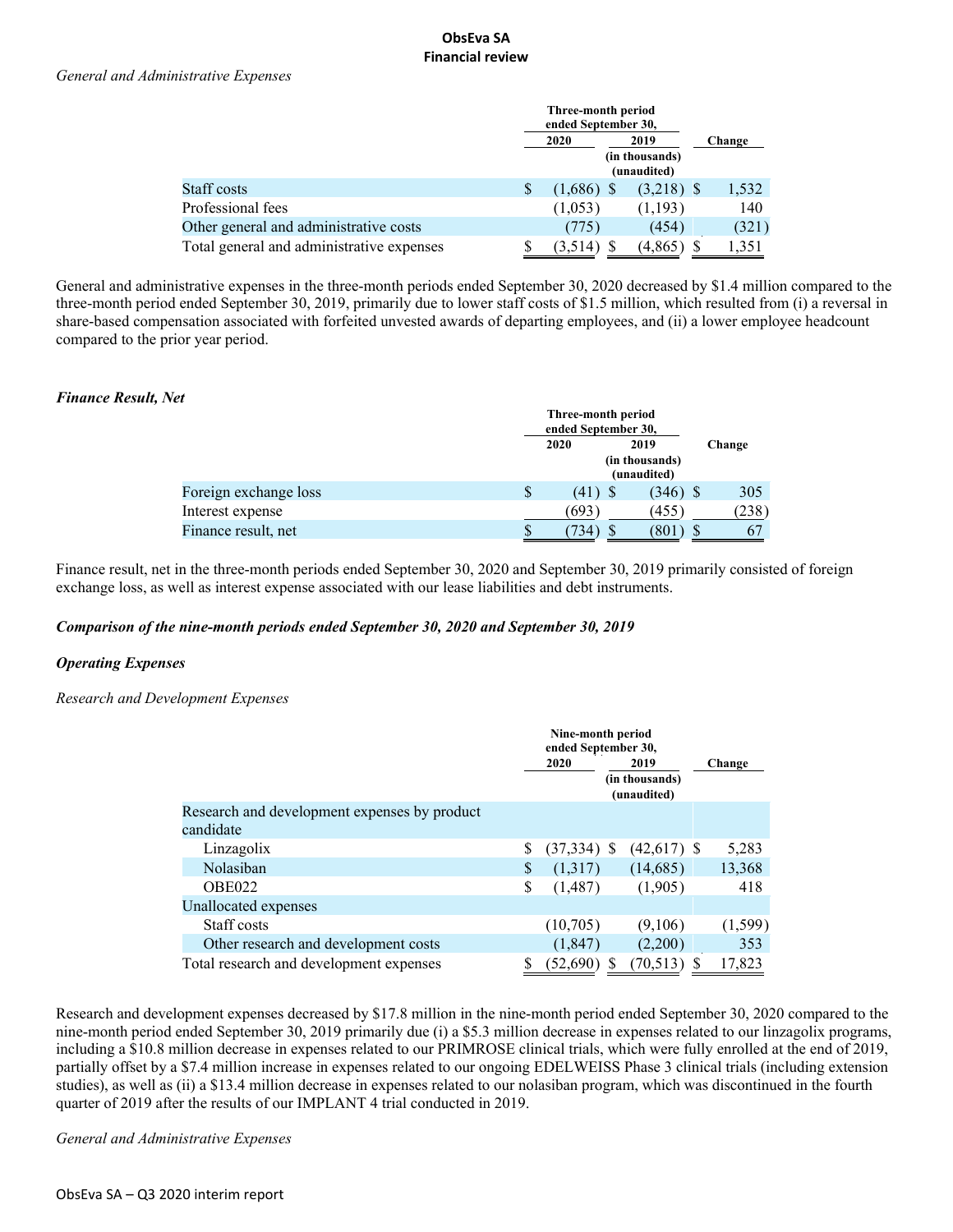|                                           |   | Nine-month period<br>ended September 30, |                               |        |  |
|-------------------------------------------|---|------------------------------------------|-------------------------------|--------|--|
|                                           |   | 2020                                     | 2019                          | Change |  |
|                                           |   |                                          | (in thousands)<br>(unaudited) |        |  |
| Staff costs                               | S | (5,117)                                  | $(10.094)$ \$                 | 4,977  |  |
| Professional fees                         |   | (2,405)                                  | (4,345)                       | 1,940  |  |
| Other general and administrative costs    |   | (1,892)                                  | (1,867)                       | (25)   |  |
| Total general and administrative expenses |   | (9, 414)                                 | (16,306)                      | 6,892  |  |

General and administrative expenses decreased by \$6.9 million in the nine-month period ended September 30, 2020 compared to the nine-month period ended September 30, 2019 primarily due to decreased staff costs of \$5.0 million, which resulted from (i) a reversal in share-based compensation associated with forfeited unvested awards of departing employees, and (ii) a lower employee headcount compared to the prior year period. Professional fees also decreased by \$1.9 million in the nine-month period ended September 30, 2020 compared to the nine-month period ended September 30, 2019, primarily because 2019 included certain communication efforts and other expenditures to build our commercial strategy and organization made prior to the adverse IMPLANT 4 clinical trial results.

# *Finance Result, Net*

|                       |    | Nine-month period<br>ended September 30, |                               |            |  |
|-----------------------|----|------------------------------------------|-------------------------------|------------|--|
|                       |    | 2020                                     | 2019                          | Change     |  |
|                       |    |                                          | (in thousands)<br>(unaudited) |            |  |
| Foreign exchange loss | \$ | (295)                                    | (668) S                       | 373        |  |
| Interest expense      |    | (2,032)                                  | (515)                         | (1,517)    |  |
| Finance result, net   | S  | 2,32,                                    | ,183<br>۰D                    | .1441<br>D |  |

Finance result, net in the nine-month periods ended September 30, 2020 and September 30, 2019, respectively, primarily consisted of foreign exchange loss as well as interest expense associated with our lease liabilities and debt instruments.

#### **Liquidity and Capital Resources**

Since our inception, we have not generated any revenue and have incurred net losses and negative cash flows from our operations. We have funded our operations primarily through the sale of equity. To date, we have raised an aggregate of \$365.7 million of net proceeds from the sale of equity securities. In August 2019, we borrowed \$25.0 million under our senior secured term loan credit facility.

During the year ended December 31, 2019, we sold a total of 691,133 treasury shares at an average price of \$5.14 per share, as part of our "at the market" (ATM) program initiated in May 2018, and received net proceeds of \$3.5 million after deducting \$0.1 million of directly-related issuance costs.

During the nine-month period ended September 30, 2020, we sold a total of 4,416,583 treasury shares at an average price of \$3.06 per share, as part of our ATM program, for a total gross amount of \$13.5 million.

In September 2020, we completed an underwritten offering of 6,448,240 units at an effective price of \$2.869 per unit, with each unit comprised of one common share (or pre-funded warrant) and one 15-month purchase warrant to purchase one common share at an exercise price of \$3.43 per share. In addition to the securities being sold in the underwritten offering, our Chief Executive Officer has purchased 516,352 units at an effective price per unit of \$2.905, with each unit comprised of one common share and one 15-month purchase warrant to purchase one common share at an exercise price of \$3.43 per share, in a concurrent private placement. The net proceeds from the offering and concurrent private placement were approximately \$18.4 million, after deducting underwriting discounts, commissions and other offering expenses.

In August 2019, we entered into a loan and security agreement, or the Credit Facility Agreement, with Oxford Finance, or Oxford, for a term loan of up to \$75.0 million, subject to funding in three tranches. We received gross proceeds of \$25.0 million from the first tranche of the credit facility upon entering into the agreement and intend to use the funds as part of our various clinical trials programs. We could not draw the second tranche of \$25.0 million due to the failure to meet the primary endpoint of the Phase 3 IMPLANT 4 clinical trial of nolasiban. Pursuant to an amendment to the Credit Facility Agreement signed in April 2020, the third tranche of \$25.0 million may be drawn at any time between April 7, 2020 and August 1, 2024 upon our request and at Oxford's discretion. The credit facility is secured by substantially all of our assets, including our intellectual property. The loan bears a floating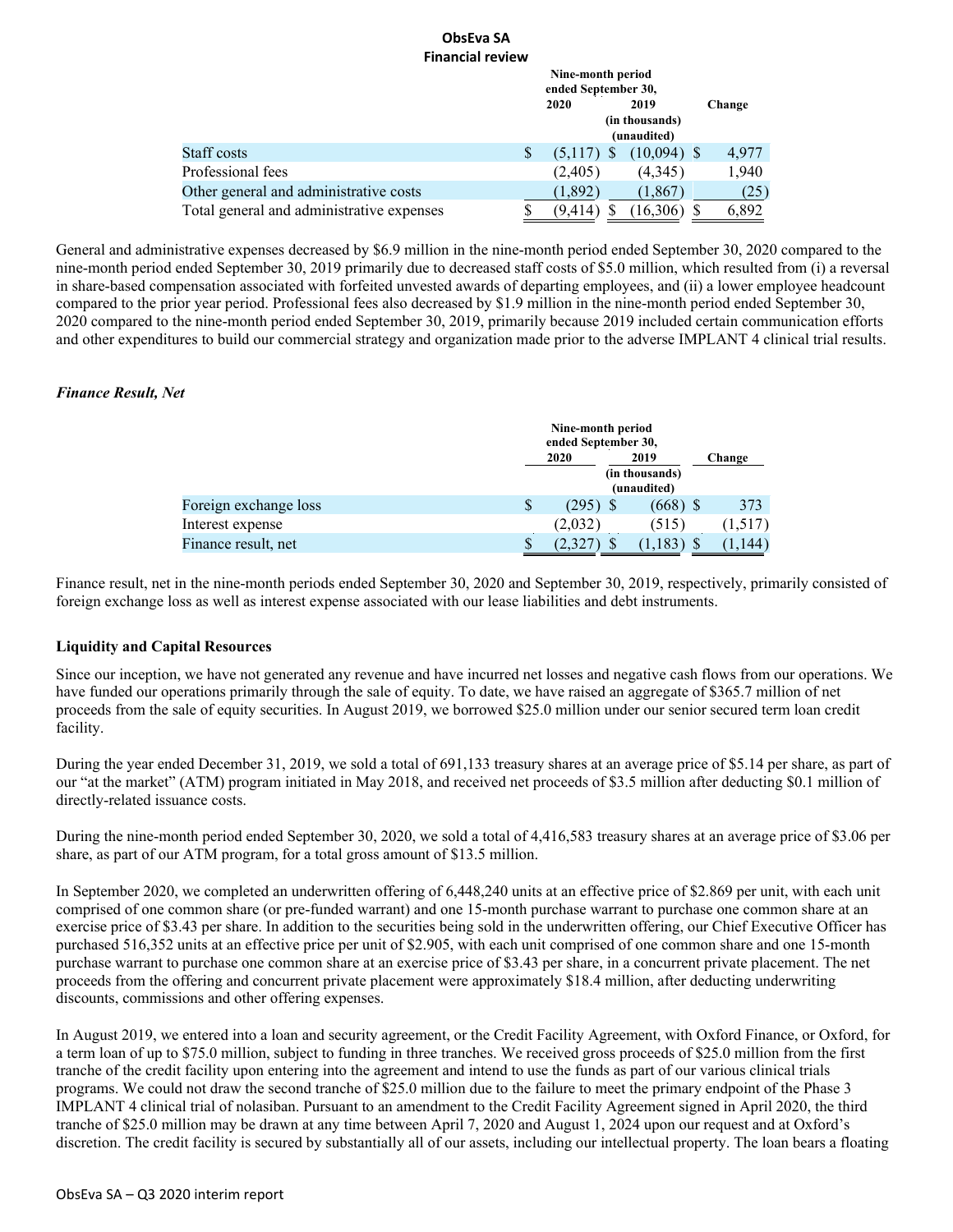interest rate (partially based on thirty-day U.S. LIBOR rate) currently amounting to 8.68% per year in total and will mature on August 1, 2024.

The credit facility includes affirmative and negative covenants applicable to us and our subsidiaries. The affirmative covenants include, among other things, covenants requiring us to maintain our legal existence and governmental approvals, deliver certain financial reports, maintain insurance coverage and satisfy certain requirements regarding deposit accounts. Further, subject to certain exceptions, the credit facility contains customary negative covenants limiting our ability to, among other things, transfer or sell certain assets, allow changes in business, ownership or business locations, consummate mergers or acquisitions, incur additional indebtedness, create liens, pay dividends or make other distributions and make investments.

Upon the occurrence and during the continuance of an event of default, Oxford may declare all outstanding principal and accrued and unpaid interest under the credit facility immediately due and payable and exercise the other rights and remedies provided for under the credit facility and related loan documents. The events of default under the credit facility include, among other things, payment defaults, breaches of covenants or representations and warranties, material adverse changes, certain bankruptcy events, cross defaults with certain other indebtedness and judgment defaults.

Our primary uses of cash are to fund operating expenses, primarily research and development expenditures. Cash used to fund operating expenses is impacted by the timing of when we pay these expenses, as reflected in the change in our outstanding accounts payable and accrued expenses. Other than our Credit Facility Agreement with Oxford, we have no other ongoing material financing commitments, such as lines of credits or guarantees.

We expect our expenses to remain significant in connection with our ongoing activities, particularly as we continue the research and development of, continue or initiate clinical trials of, and seek marketing approval for, our product candidates. In addition, if we obtain marketing approval for any of our product candidates, we may incur significant commercialization expenses related to program sales, marketing, manufacturing and distribution to the extent that such sales, marketing and distribution are not the responsibility of potential commercial partners. Furthermore, we expect to continue to incur additional costs associated with operating as a public company. Accordingly, we will need to obtain substantial additional funding in connection with our continuing operations. If we are unable to raise capital when needed or on attractive terms, we could be forced to delay, reduce or eliminate our research and development programs or future commercialization efforts.

We have incurred recurring losses since inception, including net losses of USD 64.4 million for the nine-month period ended September 30, 2020. As of September 30, 2020, we had accumulated losses of USD 392.4 million, out of which USD 30.6 million were offset with share premium. We expect to continue to generate operating losses in the foreseeable future, even though certain spending associated with its ongoing clinical trials has been and might be further delayed as a result of the COVID-19 pandemic. As of September 30, 2020, we had \$50.6 million in cash and cash equivalents. We expect our existing cash and cash equivalents will enable us to fund our operating expenses and capital expenditure requirements into the second quarter of 2021 (without consideration of the potential availability of \$25.0 million under the Credit Facility Agreement), and as a result, there is substantial doubt about our ability to continue as a going concern for one year from the date of the issuance of our Unaudited Condensed Consolidated Financial Statements for the nine-month period ended September 30, 2020, included in this Q3 2020 interim report. We have based this estimate on assumptions that may prove to be wrong, and we could exhaust our available capital resources sooner than we currently expect. Additional details in respect to our cash reach date and our going concern assumptions are provided in note 2.1 to our Unaudited Condensed Consolidated Financial Statements. Our future capital requirements will depend on many factors, including:

- the scope, progress, results and costs of our ongoing and future nonclinical studies and clinical trials for linzagolix, OBE022 and nolasiban;
- the cost and timing of ongoing and future manufacturing activities including active pharmaceutical ingredient and drug product pharmaceutical development and clinical trial supplies production for linzagolix, OBE022 and nolasiban;
- the timing and amount of milestone and royalty payments we are required to make under our license agreements;
- the extent to which we in-license or acquire other product candidates and technologies;
- the number and development requirements of other product candidates that we may pursue;
- the costs, timing and outcome of regulatory review of our product candidates;
- the duration and severity of the COVID-19 pandemic currently delaying spending on certain of our clinical trials, and the impact of the COVID-19 pandemic on our operations and on global capital markets, which may affect our ability to access our ATM program or conduct other offerings;
- the costs and timing of future commercialization activities, including drug manufacturing, marketing, sales and distribution, for any of our product candidates for which we receive marketing approval;
- the revenue, if any, received from commercial sales of our product candidates for which we receive marketing approval;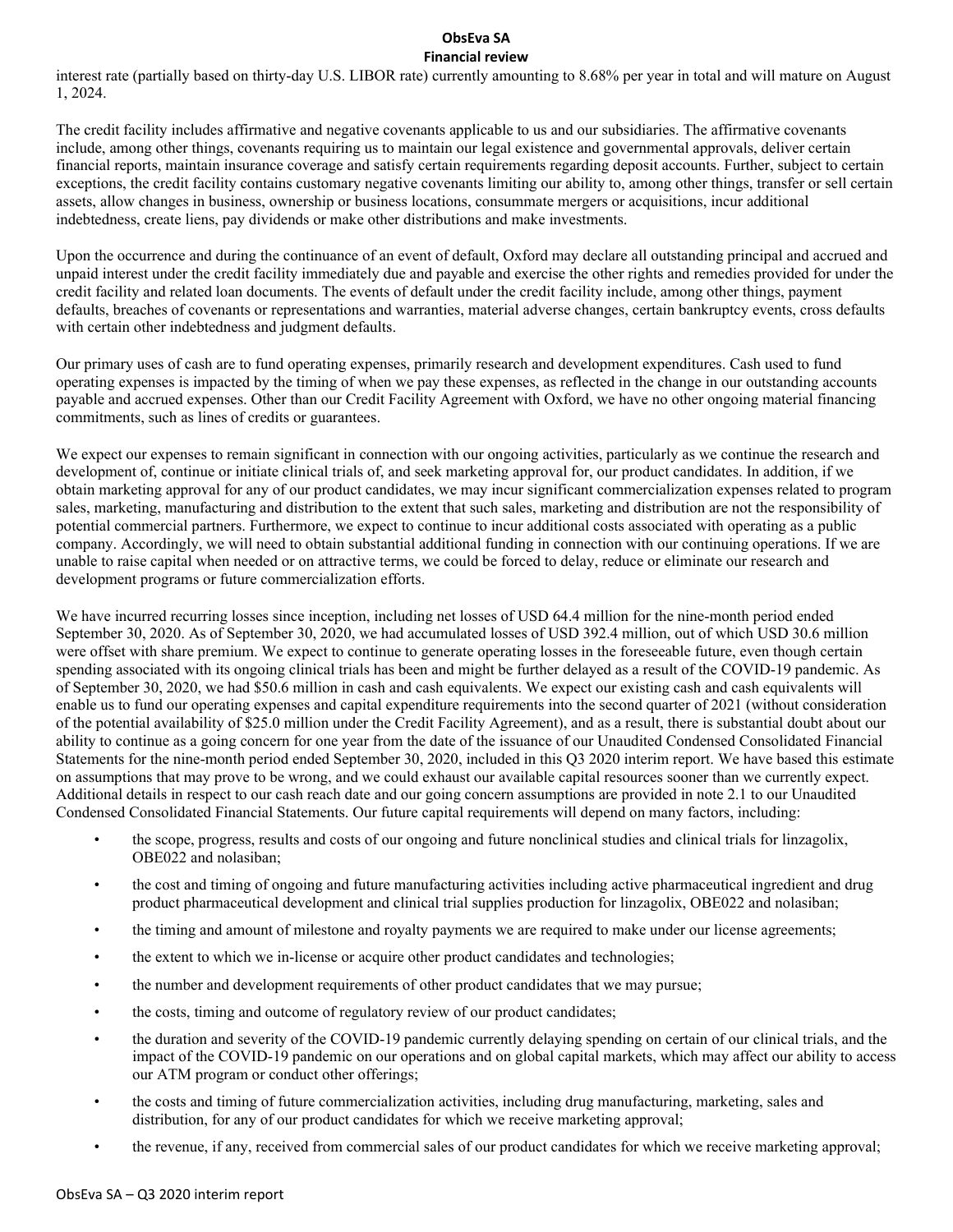- our ability to establish strategic collaborations; and
- the costs and timing of preparing, filing and prosecuting patent applications, maintaining and enforcing our intellectual property rights and defending any intellectual property-related claims.

Identifying potential product candidates and conducting nonclinical studies and clinical trials is a time-consuming, expensive and uncertain process that takes many years to complete, and we may never generate the necessary data or results required to obtain marketing approval and achieve product sales. In addition, our product candidates, if approved, may not achieve commercial success. Our revenue, if any, will be derived from sales of products that we do not expect to be commercially available for many years, if at all.

Until such time that we can generate substantial product revenue, if ever, we may finance our cash needs through a combination of equity offerings, debt financings, collaborations, strategic alliances and licensing arrangements.

To the extent that we raise additional capital through the sale of equity or convertible debt securities, shareholder ownership interest may be diluted, and the terms of any additional securities may include liquidation or other preferences that adversely affect the rights of shareholders. Debt financing, such as the Credit Facility Agreement and others, if available, may involve agreements that include covenants limiting or restricting our ability to take specific actions, such as incurring additional debt, making capital expenditures or declaring dividends.

If we raise funds through additional collaborations, strategic alliances or licensing arrangements with third parties, we may have to relinquish valuable rights to our technologies, future revenue streams, research programs or product candidates, or to grant licenses on terms that may not be favorable to us.

If we are unable to raise additional funds through equity or debt financings when needed, we may be required to delay, limit, reduce or terminate our product development or future commercialization efforts, or grant rights to develop and market product candidates that we would otherwise prefer to develop and market ourselves.

The following table shows a summary of our cash flows for the nine-month periods ended September 30, 2020 and September 30, 2019:

|                                                  |                               | Nine-month period<br>ended September 30, |              |           |  |
|--------------------------------------------------|-------------------------------|------------------------------------------|--------------|-----------|--|
|                                                  |                               | 2020                                     |              | 2019      |  |
|                                                  | (in thousands)<br>(unaudited) |                                          |              |           |  |
| Cash and cash equivalents at beginning of period | S                             | 69,370                                   | <sup>S</sup> | 138,640   |  |
| Net cash used in operating activities            |                               | (48,705)                                 |              | (67, 443) |  |
| Net cash used in investing activities            |                               |                                          |              | (5,034)   |  |
| Net cash from financing activities               |                               | 29.792                                   |              | 25,572    |  |
| Effect of exchange rates                         |                               | 140                                      |              | (718)     |  |
| Cash and cash equivalents at end of period       |                               | 50,597                                   |              | 91,017    |  |

# *Operating Activities*

Net cash used in operating activities consists of net loss before tax adjusted for changes in net working capital, that is current assets less current liabilities, and for non-cash items such as depreciation and amortization and the value of share-based compensation.

During the nine-month period ended September 30, 2020, cash used in operating activities was \$48.7 million, primarily as the result of our net loss before tax of \$64.4 million, as adjusted for non-cash items and changes in the net working capital. Non-cash items amounted to \$8.9 million and mainly consisted of share-based payments. Changes in the net working capital included primarily a \$5.9 million increase in other payables and current liabilities as well as a \$1.5 million increase in accrued expenses both due to the invoicing schedules of our main vendors and the progress made on our trials.

During the nine-month period ended September 30, 2019, cash used in operating activities was \$67.4 million, primarily as the result of our net loss before tax of \$88.0 million, as adjusted for non-cash items and changes in the net working capital. Non-cash items amounted to \$11.3 million and mainly consisted of share-based payments. Changes in the net working capital included primarily a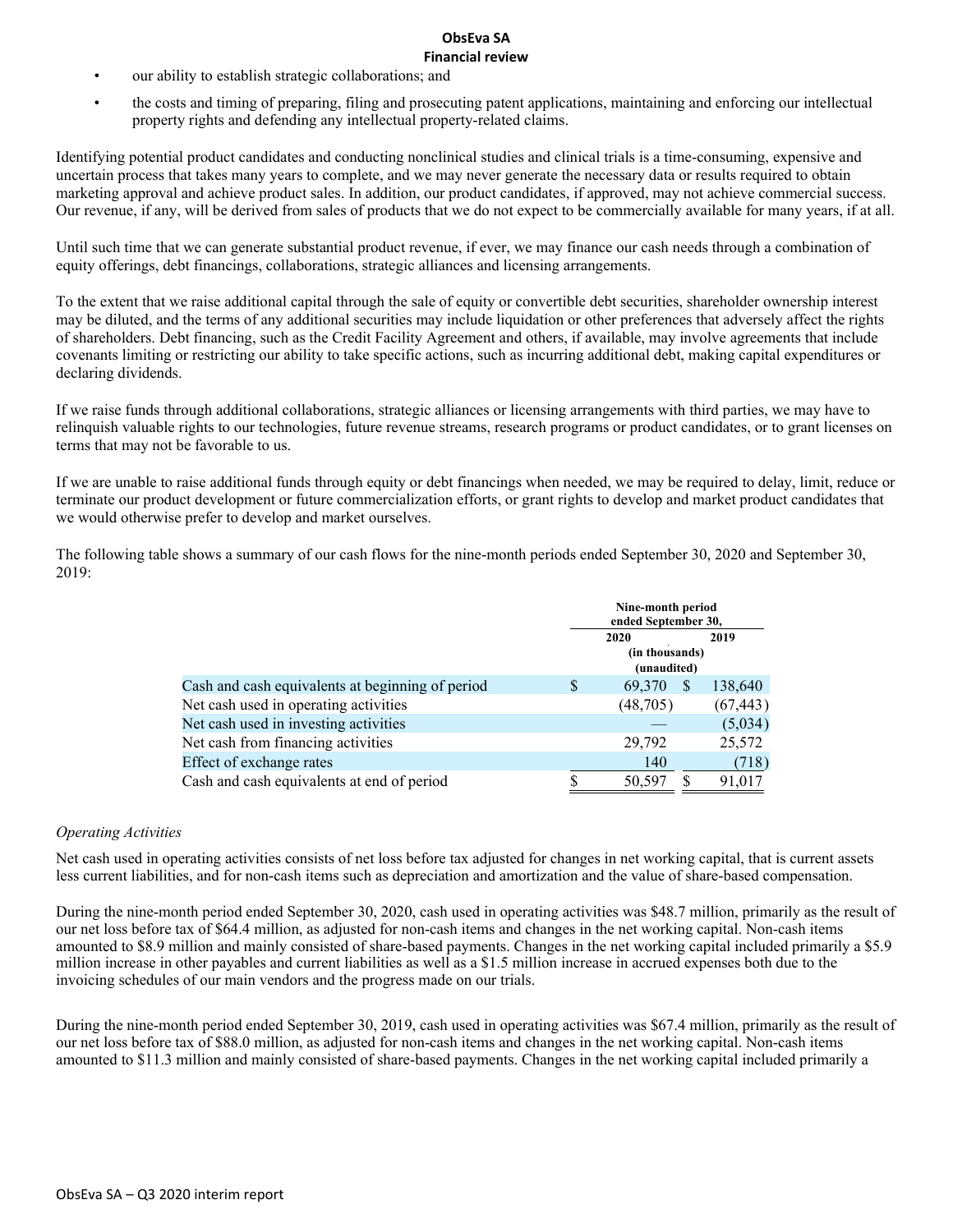\$3.6 million increase in other payables and current liabilities as well as a \$5.8 million increase in accrued expenses both due to the significant progress made on our various Phase 3 trials, and the invoicing schedules of our main vendors.

# *Investing Activities*

During the nine-month period ended September 30, 2019, net cash used in investing activities consisted primarily of investments in leasehold improvements, furniture and fixtures.

# *Financing Activities*

During the nine-month period ended September 30, 2020, net cash from financing activities consisted primarily of the proceeds from our underwritten offering and concurrent private placement completed in 2020 totaling \$18.4 million and the sales of treasury shares under our ATM program totaling \$13.1 million, which were partially offset by the principal elements of lease payments as well as interest expense associated with our leases and debt instruments.

During the nine-month period ended September 30, 2019, net cash from financing activities consisted primarily of the proceeds from our debt issuance totaling \$24.7 million and the sales of treasury shares under our ATM program totaling \$1.3 million, which were partially offset by the principal elements of lease payments as well as interest expense associated with our leases and debt instruments.

# **Main Contractual Obligations and Commitments**

Under our license agreements with Kissei and Merck Serono, we may be required to pay royalties in the future. In addition, pursuant to the Kissei license and supply agreement, we have agreed to make aggregate milestone payments of up to \$63.0 million upon the achievement of specified developmental milestones, such as the initiation of clinical trials and receipt of regulatory approvals, out of which \$10.0 million were already paid as of September 30, 2020. With respect to any product we commercialize under the Kissei license and supply agreement, we have agreed to make additional aggregate milestone payments of up to \$125.0 million to Kissei upon the achievement of specified commercial milestones.

We enter into contracts in the normal course of business with CROs for clinical trials, nonclinical studies, manufacturing and other services and products for operating purposes. These contracts generally provide for termination upon notice, and we believe that our non-cancelable obligations under these agreements are not material.

# **Off-Balance Sheet Arrangements**

As of the date of this discussion and analysis, and during the periods presented, we did not have any off-balance sheet arrangements.

# **Critical Accounting Policies and Significant Judgments and Estimates**

Our management's discussion and analysis of our financial condition and results of operations is based on our consolidated interim financial statements, which we have prepared in accordance with International Accounting Standard 34 Interim Financial Reporting as issued by the International Accounting Standards Board (IASB).

With the exception of the recent accounting pronouncements described below, the accounting policies used in the preparation and presentation of these consolidated interim financial statements are consistent with those used in the consolidated financial statements for the year ended December 31, 2019, which should be read in conjunction with these consolidated interim financial statements and management's discussion and analysis as they provide an update of previously reported information.

The preparation of our consolidated interim financial statements requires us to make estimates and assumptions that affect the reported amounts of revenues, expenses, assets, liabilities and disclosure of contingent liabilities at the date of the interim financial statements. We base our estimates and assumptions on historical experience and other factors that we believe to be reasonable under the circumstances. We evaluate our estimates and assumptions on an ongoing basis. Our actual results may differ from these estimates.

# **Recent Accounting Pronouncements**

The adoption of International Financial Reporting Standards (IFRS) as issued by the IASB and interpretations issued by the IFRS interpretations committee that are effective for the first time for the financial year beginning on or after January 1, 2020 had no material impact on our financial position.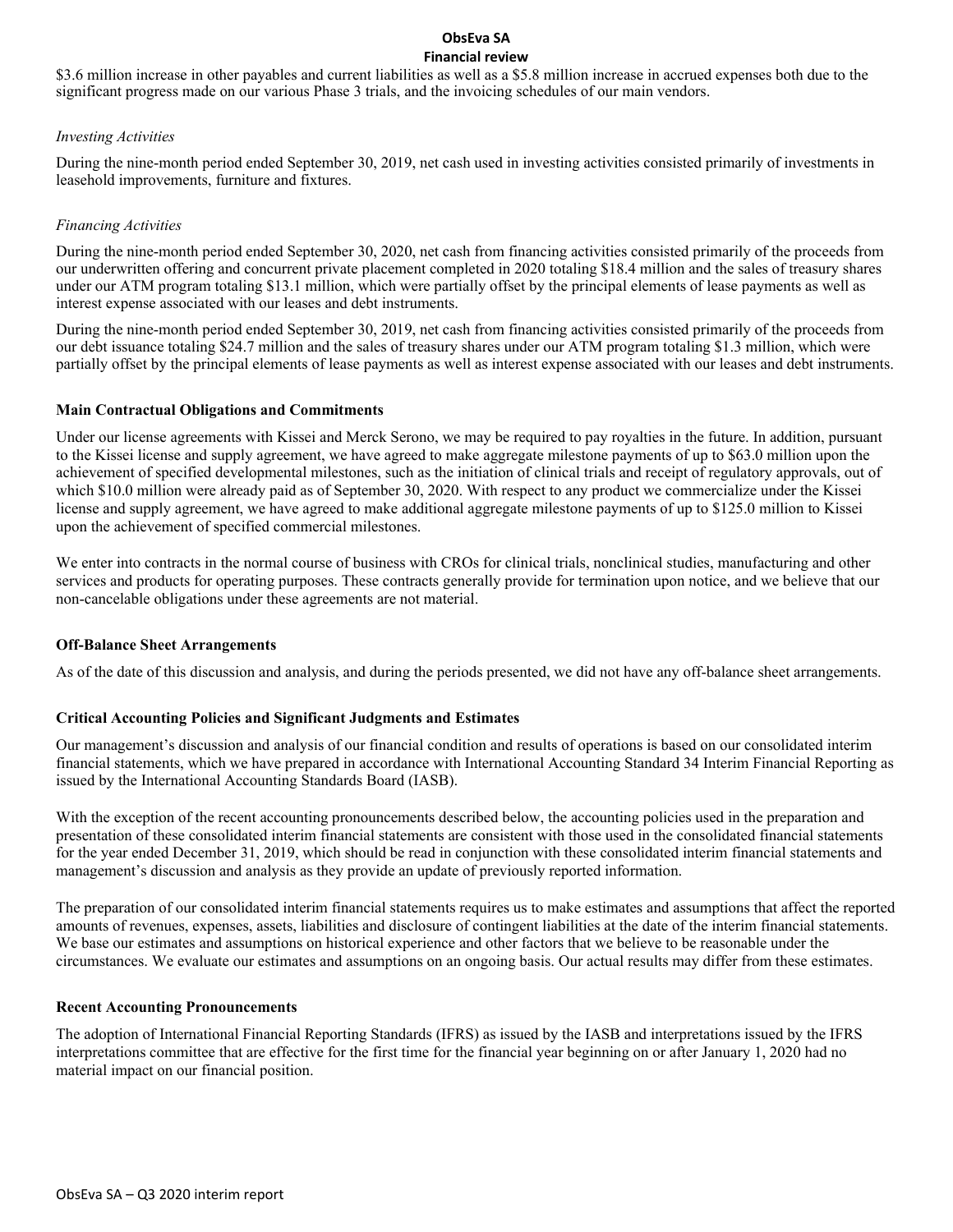# **Cautionary Statement Regarding Forward-Looking Statements**

Forward-looking statements appear in a number of places in this financial review and include, but are not limited to, statements regarding our intent, belief or current expectations. Many of the forward-looking statements contained in this discussion and analysis can be identified by the use of forward-looking words such as "anticipate", "believe", "continue", "could", "estimate", "expect", "intend", "may", "might", "ongoing", "objective", "plan", "potential", "predict", "should", "will" and "would", or the negative of these and similar expressions. Forward-looking statements are based on our management's beliefs and assumptions and on information currently available to our management. Such statements are subject to risks and uncertainties, and actual results may differ materially from those expressed or implied in the forward-looking statements due to various factors, including, but not limited to:

- the success, cost, timing and potential indications of our product candidates' development activities and clinical trials, including our ongoing and future trials of linzagolix, OBE022 and nolasiban;
- our ability to obtain and maintain regulatory approval of our product candidates, including linzagolix, OBE022 and nolasiban, in any of the indications for which we plan to develop them, and any related restrictions, limitations or warnings in the label of an approved product;
- the results of ongoing or future clinical trials, including of linzagolix, OBE022 and nolasiban;
- our ability to obtain funding for our operations, including funding necessary to complete the clinical trials of any of our product candidates, and the terms on which we are able to raise that additional capital;
- our plans to research, develop and commercialize our product candidates;
- the timing of our regulatory filings for our product candidates;
- the clinical utility of our product candidates;
- the size and growth potential of the markets for our product candidates;
- our commercialization, marketing and manufacturing capabilities and strategy;
- our expectations regarding our ability to obtain and maintain intellectual property protection for our product candidates and our ability to operate our business without infringing on the intellectual property rights of others;
- the timing and amount of milestone and royalty payments we are required to make under our license agreements;
- our ability to attract and retain qualified employees and key personnel;
- our ability to contract with third-party suppliers and manufacturers and their ability to perform adequately;
- the activities of our competitors and the success of competing therapies that are or become available;
- our plans to in-license or acquire additional product candidates;
- how long we will qualify as an emerging growth company or a foreign private issuer;
- our estimates regarding future revenue, expenses and needs for additional financing;
- our ability to build our commercialization organization;
- the duration, severity and impact on our operations and clinical trials of the COVID-19 pandemic;
- regulatory developments in the United States and foreign countries; and
- other risks and uncertainties, including those listed in the 2019 Annual Report filed with the SIX Swiss Exchange.

Forward-looking statements speak only as of the date they are made, and we do not undertake any obligation to update them in light of new information or future developments or to release publicly any revisions to these statements in order to reflect later events or circumstances or to reflect the occurrence of unanticipated events.